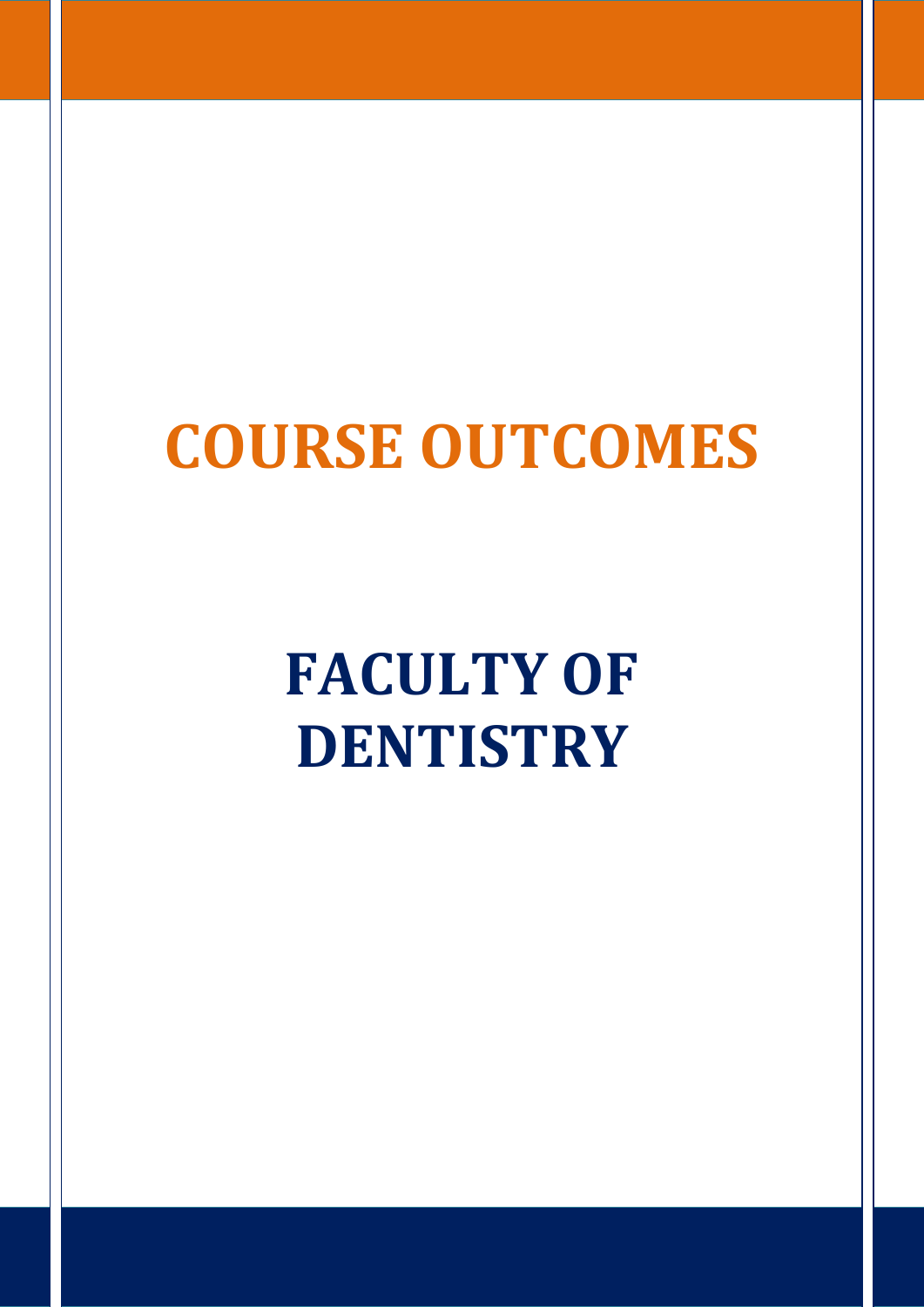## **Course Outcomes – MDS**

| SI.<br>No.                                                                    | <b>Name of the</b><br><b>Program</b> | <b>Name of the course</b>                                                | <b>Course outcome</b>                                                                                                                                                                                                                                                                                                                                                                                                                                                                                                                                                                                                                                                                                                                                              |
|-------------------------------------------------------------------------------|--------------------------------------|--------------------------------------------------------------------------|--------------------------------------------------------------------------------------------------------------------------------------------------------------------------------------------------------------------------------------------------------------------------------------------------------------------------------------------------------------------------------------------------------------------------------------------------------------------------------------------------------------------------------------------------------------------------------------------------------------------------------------------------------------------------------------------------------------------------------------------------------------------|
| 1.1<br><b>MDS in</b><br><b>Prosthodontics</b><br>and Crown &<br><b>Bridge</b> |                                      | Applied Anatomy,<br>Physiology, Pathology and<br><b>Dental Materials</b> | 1. The candidate would<br>possess<br>knowledge about applied basic and<br>systematic medical sciences.<br>2. The candidate would be able to<br>examine the patients requiring<br>Prosthodontics therapy, investigate<br>the patient systemically, analyze<br>the investigation results.<br>3. The candidate would diagnose<br>the ailment, plan a treatment,<br>communicate it with the patient<br>and execute it.                                                                                                                                                                                                                                                                                                                                                 |
| 1.2                                                                           |                                      | Removable Prosthodontics<br>and Oral Implantology                        | 1. The candidate would<br>possess<br>knowledge about age changes and<br>Prosthodontic Therapy for the aged<br>related<br>removable<br>to<br>Prosthodontics<br>and<br>oral<br>Implantology<br>2. The candidate would be able to<br>clinical<br>demonstrate<br>the<br>lost<br>competence<br>to<br>restore<br>functions<br>of<br>stomatognathic<br>namely<br>system<br>mastication,<br>speech,<br>appearance<br>and<br>psychological<br>comforts<br>by<br>removable prosthesis.<br>3. The candidate would be able to<br>ethical<br>principles<br>adopt<br>in.<br>Prosthodontic practice. Professional<br>honesty and integrity are to be<br>fostered. Treatment<br>be<br>to<br>delivered irrespective<br>of social<br>status, caste, creed or religion of<br>patient. |
| 1.3                                                                           |                                      | <b>Fixed Prosthodontics</b>                                              | candidate<br>$1.$ The<br>would<br>be<br>understand the prevalence<br>and<br>of<br>diseases<br>prevention<br>0f<br>craniomandibular system related to<br>fixed prosthetic dentistry.<br>2. The candidate would be willing to<br>methods<br>adopt<br>new<br>and<br>techniques in fixed prosthodontics<br>from time to time based<br>on<br>scientific research, which is in<br>patient's best interest.                                                                                                                                                                                                                                                                                                                                                               |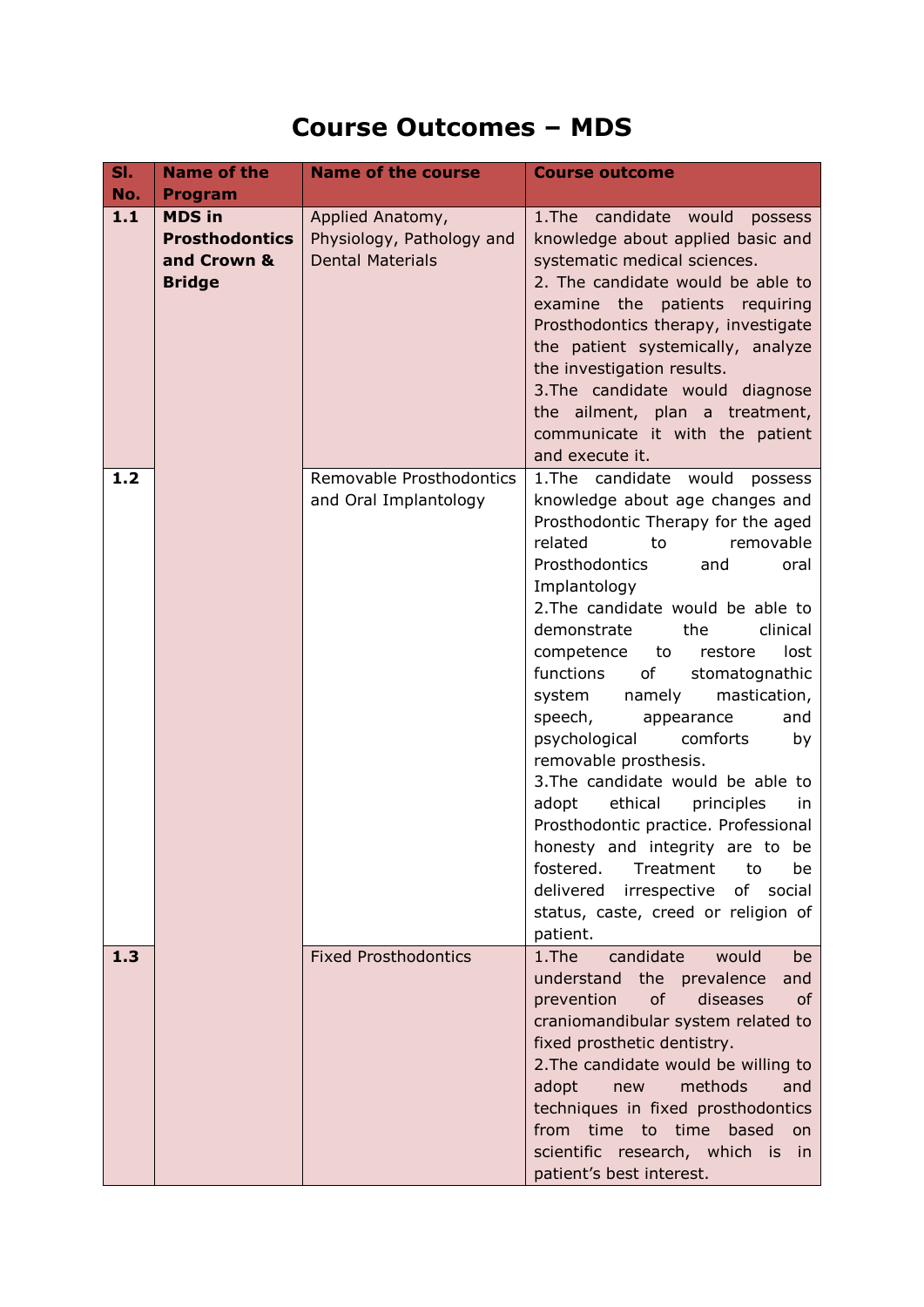|     |       | 3. The candidate would be able to<br>communicate in simple<br>understandable language with the<br>patient and explain the principles<br>of fixed prosthodontics to the<br>patient                                                                                                                                |
|-----|-------|------------------------------------------------------------------------------------------------------------------------------------------------------------------------------------------------------------------------------------------------------------------------------------------------------------------|
| 1.4 | Essay | 1. The candidate would be able<br>tooutline the<br>knowledge,<br>procedural and operative skills<br>needed in Masters Degree in<br>Prosthodontics.<br>2. The candidate would<br>possess<br>comprehensive knowledge and the<br>ability to apply the same in all the<br>sub branches of prosthodontics in<br>toto. |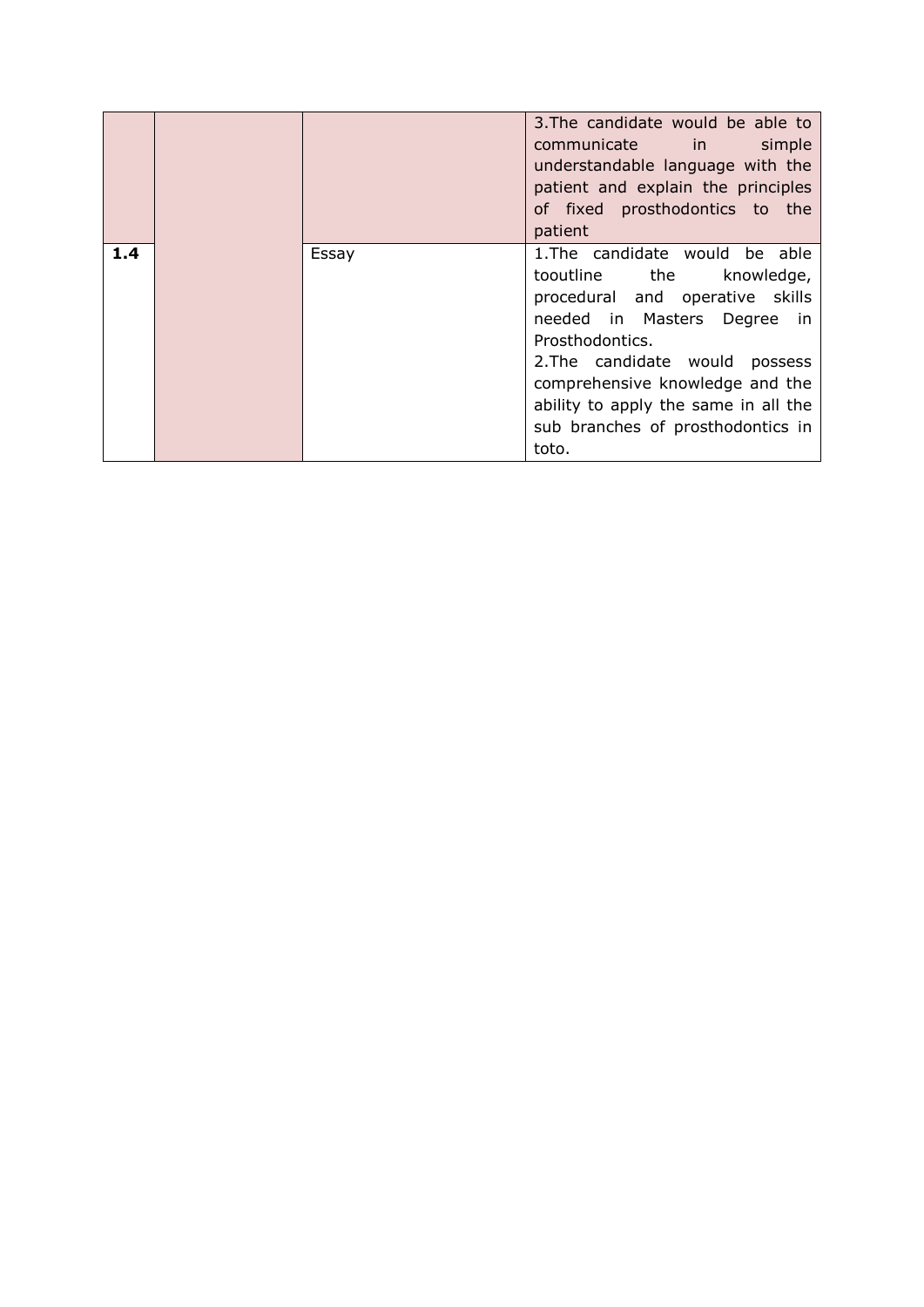| SI.                                                               | <b>Program</b> | <b>Name of the</b>                                                                            | <b>Course outcome</b>                                                                                                                                                                                                                                                                                                                                                                                                                                                                                                                                                                      |
|-------------------------------------------------------------------|----------------|-----------------------------------------------------------------------------------------------|--------------------------------------------------------------------------------------------------------------------------------------------------------------------------------------------------------------------------------------------------------------------------------------------------------------------------------------------------------------------------------------------------------------------------------------------------------------------------------------------------------------------------------------------------------------------------------------------|
| No.                                                               |                | course                                                                                        |                                                                                                                                                                                                                                                                                                                                                                                                                                                                                                                                                                                            |
| 2.1<br><b>MDS-Oral</b><br><b>Medicine and</b><br><b>Radiology</b> |                | Applied Anatomy,<br>Physiology,<br>Pathology and<br>Pharmacology                              | On completion of the course,<br>1. the student would demonstrate sound<br>theoretical knowledge and understanding<br>of basic relevant sciences namely, the<br>applied anatomy of the face and oral<br>cavity, the basic physiologic processes,<br>pathologic processes and the basics of<br>pharmacologic applications<br>2. the student would be proficient in<br>physicalexamination of the patient,<br>identification of normal and abnormal<br>functioning of the various systems of the<br>body.                                                                                     |
| 2.2                                                               |                | Diagnosis,<br>diagnostic<br>methods and<br>imageology and<br><b>Applied Oral</b><br>Pathology | On completion of the course,<br>1. The student would possess ample<br>understanding and knowledge of<br>diagnosis and diagnostic methods,<br>ionizing radiation, its applications in<br>dentistry and its limitations.<br>2. the student would be proficient in<br>detailed physical examination of the<br>oral and paraoral structures,<br>identification of pathologies and<br>techniques involved in conventional<br>and advanced diagnostic radiographic<br>examination.<br>3. Apply high moral and ethical standards<br>while carrying out clinical and<br>radiographic examinations. |
| 2.3                                                               |                | Oral Medicine,<br>therapeutics and<br>laboratory<br>investigations.                           | On completion of the course,<br>1. The student would be proficient in<br>describing the etiology,<br>pathophysiology, principles of diagnosis<br>and management of common oro facial<br>disorders.<br>2. the student would be proficient in<br>formulating a differential diagnosis and<br>investigations plan and frame the<br>treatment strategy.<br>3. The student would develop<br>communication skills and ability to<br>explain the disease process to the<br>patient and to obtain a informed<br>consent from the patient.                                                          |
| 2.4                                                               |                | Essay                                                                                         | On completion of the course,<br>1. The student would be proficient in                                                                                                                                                                                                                                                                                                                                                                                                                                                                                                                      |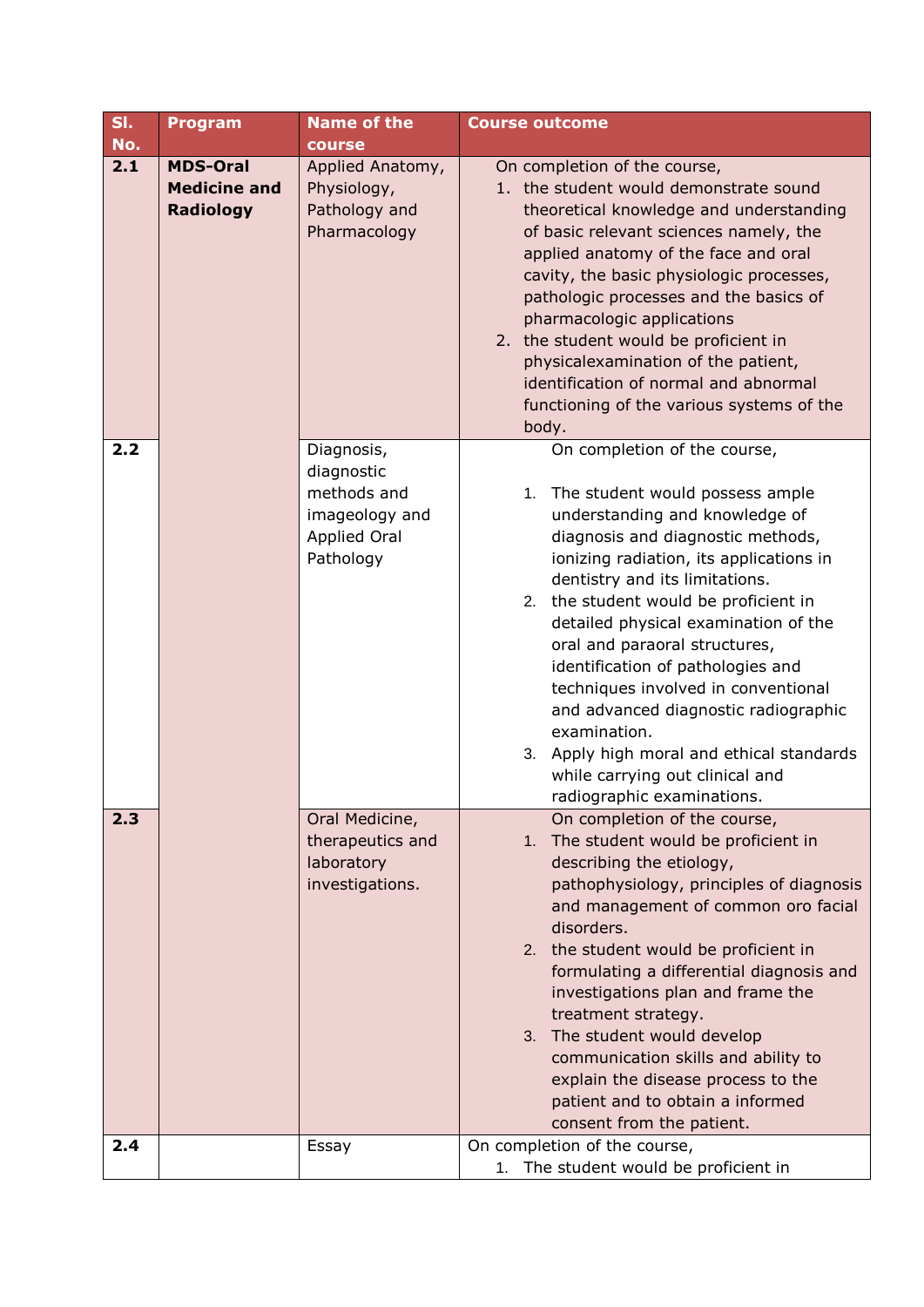|  |                | effectively and freely analyzing the        |
|--|----------------|---------------------------------------------|
|  |                | problem presented by recalling factually.   |
|  | 2 <sub>1</sub> | The student would be an expert at           |
|  |                | synthesizing ideas and rendering a suitable |
|  |                | opinion of the problem presented.           |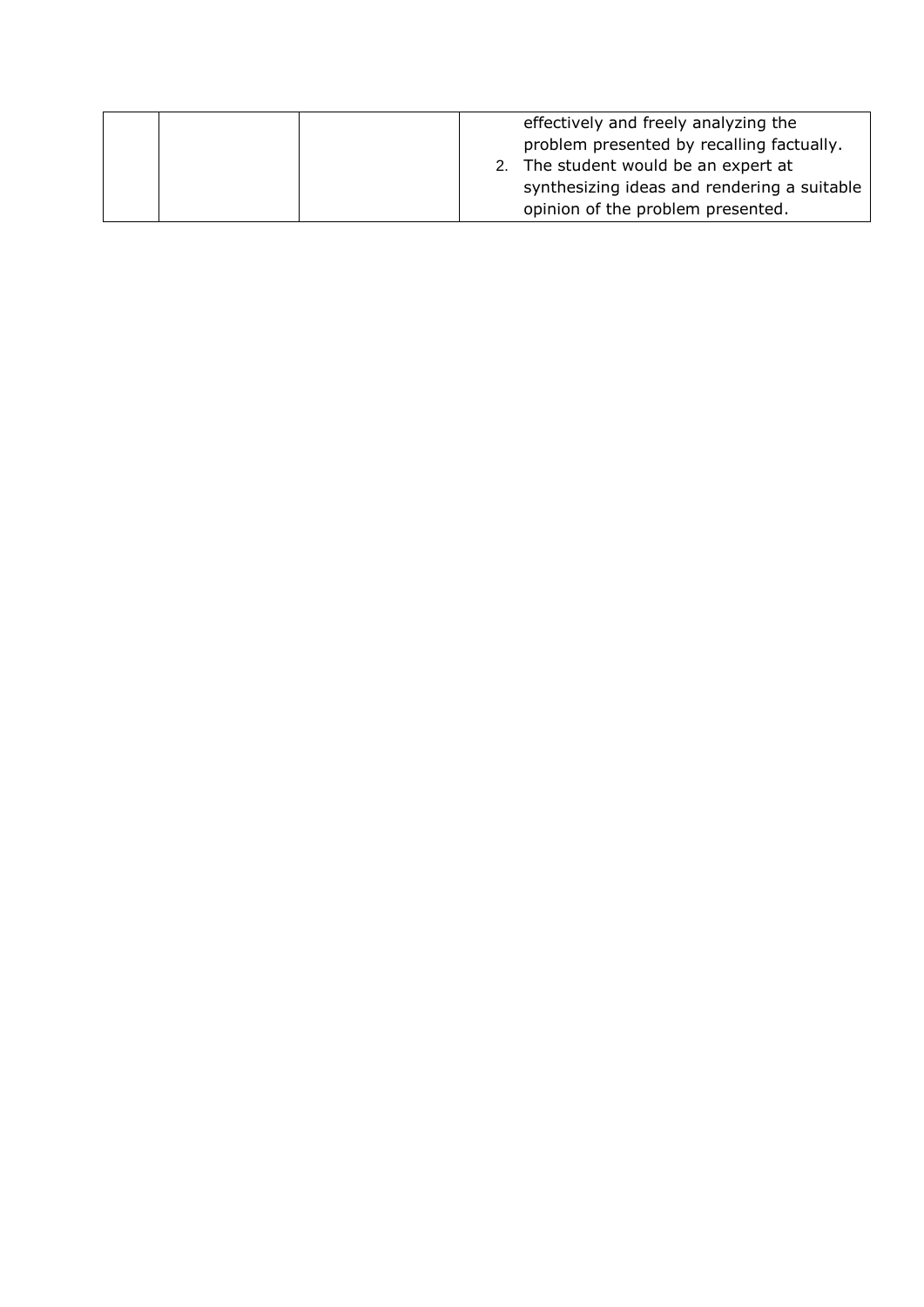| SI. | <b>Name of</b>                                                  | <b>Name of</b>                                                                          | <b>Course out come</b>                                                                                                                                                                                                                                                                                                                                                                                                                                                                                                                                                                                                                                                                                                                                                                   |
|-----|-----------------------------------------------------------------|-----------------------------------------------------------------------------------------|------------------------------------------------------------------------------------------------------------------------------------------------------------------------------------------------------------------------------------------------------------------------------------------------------------------------------------------------------------------------------------------------------------------------------------------------------------------------------------------------------------------------------------------------------------------------------------------------------------------------------------------------------------------------------------------------------------------------------------------------------------------------------------------|
| No. | Program                                                         | the Course                                                                              |                                                                                                                                                                                                                                                                                                                                                                                                                                                                                                                                                                                                                                                                                                                                                                                          |
| 3.1 | MDS-<br><b>Paedodontics</b><br>& Preventive<br><b>Dentistry</b> | <b>Applied Basic</b><br><b>Sciences</b>                                                 | 1. Student should be able to understand applied<br>Anatomy, genetics, Applied Physiology, Applied<br>Pathology,<br>Nutrition,<br>Dietics, Growth<br><u>&amp;</u><br>Development, Cariology and Fluoride.<br>2. Student will be get acquainted with Dental<br>health concepts, Effects of civilization and<br>environment, Dental Health delivery system,<br>Public Health measures related to children along<br>with principles of Pediatric Preventive Dentistry<br>3. Student should be able develop an attitude of<br>Counselling in Paediatric Dentistry<br>4. Student should be able to do Case History<br>Recording, Outline of principles of examination,<br>diagnosis & treatment planning.                                                                                      |
| 3.2 |                                                                 | Clinical<br>Paedodontics                                                                | 1. Student should be competent to treat dental<br>diseases which are occurring in child patient.<br>Student should be able to manage to repair and<br>restore the lost / tooth structure to maintain<br>harmony between both hard and soft tissues of<br>the oral cavity.<br>2. Student should be able to manage the disabled<br>children effectively and efficiently, tailored to<br>needs of individual requirement and<br>the<br>conditions.<br>3. Student should be able to acquire skills in<br>managing efficiency life threatening condition<br>with emphasis on basic life support measure.<br>4. Student should able to develop an attitude to<br>principles in all aspects of<br>adopt ethical<br>Paediatric dental practice along with professional<br>honesty and integrity. |
| 3.3 |                                                                 | Preventive<br>and<br>Community<br>Dentistry as<br>applied to<br>Paediatric<br>Dentistry | 1. Student should be able to create a good oral<br>health in the child with Installing a positive<br>attitude and behaviour in children<br>2. Student should able to<br>understand<br>the<br>principles of prevention and preventive dentistry<br>right from birth to adolescence<br>3. Student should able to quide and counsel the<br>regards to various<br>parents in<br>treatment<br>modalities<br>including<br>different<br>facets<br>0f<br>preventive dentistry<br>4. Student should able to deliver care irrespective<br>of the social status, cast, creed, and religion of<br>the patients.<br>5. Student should able to share the knowledge and<br>clinical experience with professional colleagues<br>with own willingness.                                                    |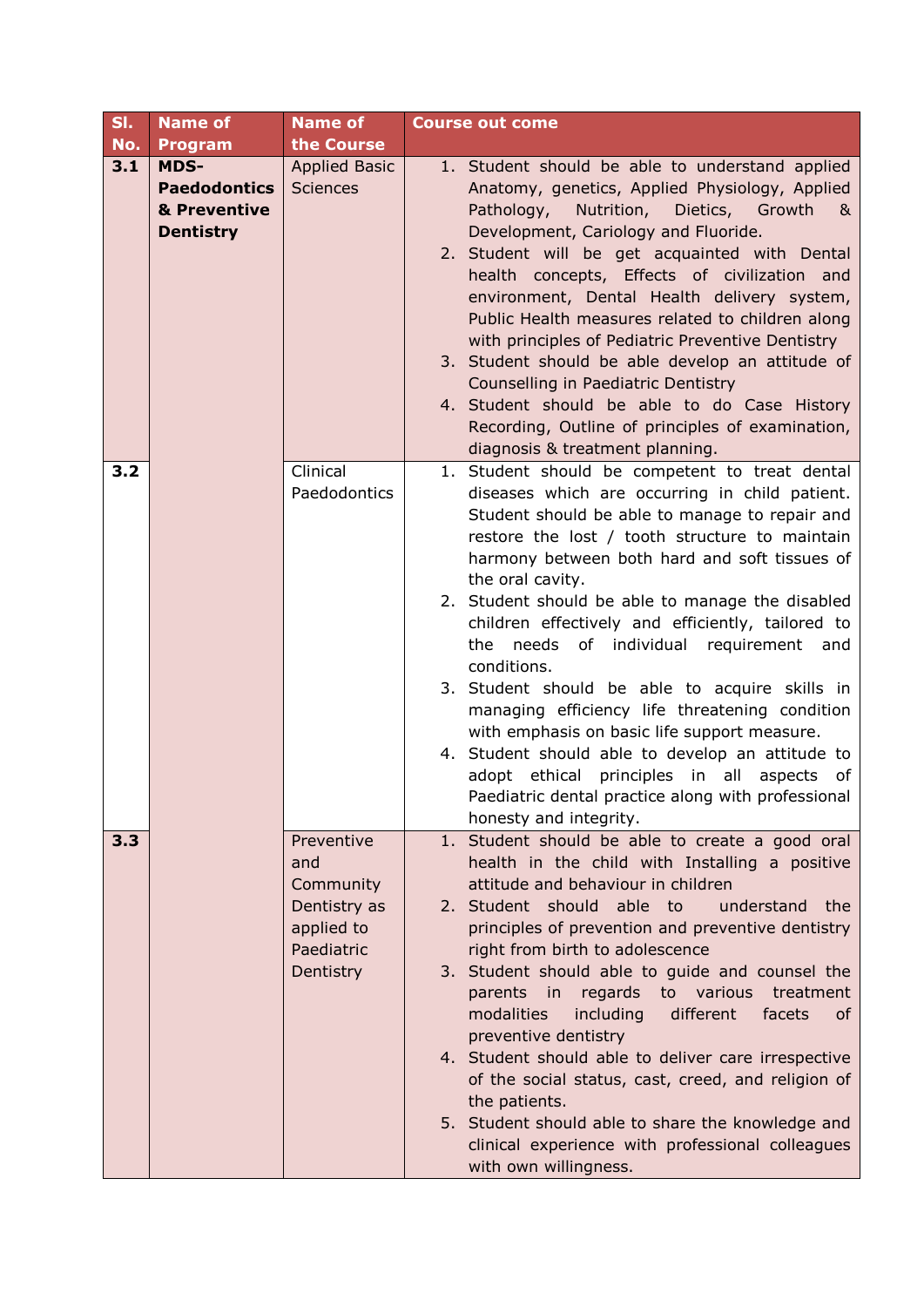| 3.4 | Essay | 1. For a given case, the student after a critical |
|-----|-------|---------------------------------------------------|
|     |       | assessment should able to adopt new methods       |
|     |       | and techniques of Paediatric dentistry that is    |
|     |       | developed time to time, based on scientific       |
|     |       | researches, which are in the best interest of the |
|     |       | child and patient.                                |
|     |       | 2. Student should able to respect child patient's |
|     |       | rights and privileges, including child patient's  |
|     |       | right to information and right to seek a second   |
|     |       | opinion.                                          |

| SI. | <b>Name of</b>      | <b>Name of</b> | <b>Course outcome</b>                                   |  |
|-----|---------------------|----------------|---------------------------------------------------------|--|
| No. | the                 | the            |                                                         |  |
|     | programme           | <b>Course</b>  |                                                         |  |
| 4.1 | <b>MDS-</b>         | Applied        | The student would be knowledgeable about:               |  |
|     | Oral &              | basic          | Development and growth of face, teeth and jaws,         |  |
|     | <b>Maxillofacia</b> | sciences       | Age changes and evaluation of mandible in detail        |  |
|     | <b>I Surgery</b>    |                | 1. Congenital abnormality of orofacial regions          |  |
|     |                     |                | 2. Surgical anatomy of scalp, temple and face           |  |
|     |                     |                | 3. Anatomy and its applied aspects of triangles of neck |  |
|     |                     |                | and deep structures of neck                             |  |
|     |                     |                | 4. Cranial facial bones and surrounding soft tissues    |  |
|     |                     |                | 5. Cranial nerves                                       |  |
|     |                     |                | 6. Tongue                                               |  |
|     |                     |                | 7. Temporal and infratemporal region and                |  |
|     |                     |                | Temperomandibular joint in detail                       |  |
|     |                     |                | 9. Orbits and its contents                              |  |
|     |                     |                | 10. Muscles of face and neck                            |  |
|     |                     |                | 11. General consideration of the structure and          |  |
|     |                     |                | function of brain and applied anatomy of                |  |
|     |                     |                | intracranial venous sinuses                             |  |
|     |                     |                | 12. Cavernous sinus and superior sagital sinus          |  |
|     |                     |                | 13. Brief consideration of autonomous nervous           |  |
|     |                     |                | system of head and neck                                 |  |
|     |                     |                | 14. Functional anatomy of mastication, Deglutition      |  |
|     |                     |                | and Speech                                              |  |
|     |                     |                | 15. Respiration and circulation                         |  |
|     |                     |                | 16. Histology of skin, oral mucosa, connective tissue,  |  |
|     |                     |                | bone, cartilage, cellularelements of blood vessels,     |  |
|     |                     |                | Lymphatic, Nerves, Muscles                              |  |
|     |                     |                | 17. Tooth and its surrounding structures                |  |
|     |                     |                | 18. Cross - sectional Anatomy of the head and neck,     |  |
|     |                     |                | as applied in CT, MRI Interpretation                    |  |
|     |                     |                | 19. Salivary glands - Anatomy, Embryology and           |  |
|     |                     |                | Histology                                               |  |
|     |                     |                | <b>APPLIED PHYSIOLOGY</b>                               |  |
|     |                     |                | 1. Nervous<br>system<br>physiology<br>of<br>nerve       |  |
|     |                     |                | conduction,<br>pain<br>pathway,<br>sympathetic          |  |
|     |                     |                | andparasympathetic<br>system,<br>nervous                |  |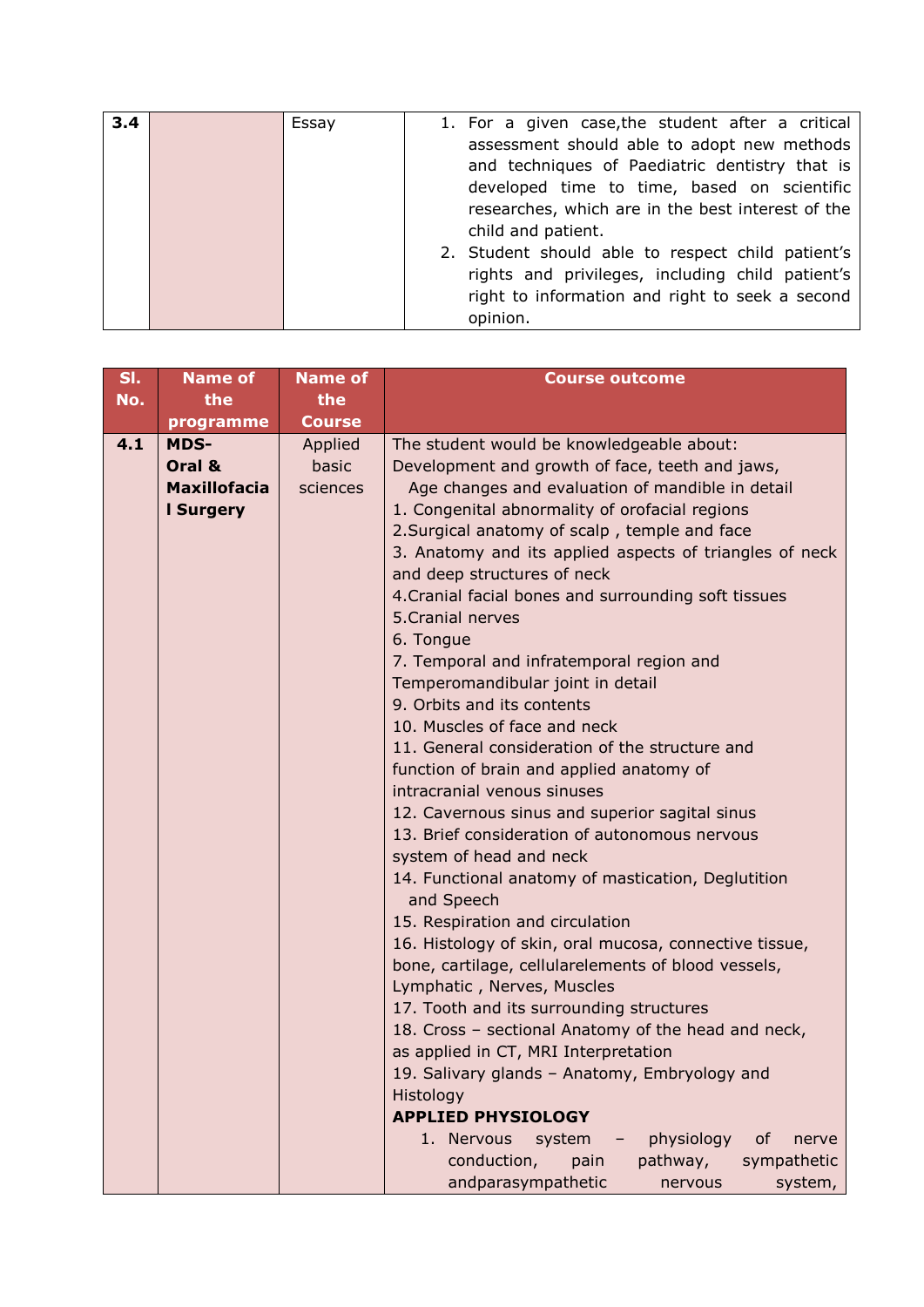|  | hypothalamus and mechanism of controlling                                                                                                                                                                                                                                  |
|--|----------------------------------------------------------------------------------------------------------------------------------------------------------------------------------------------------------------------------------------------------------------------------|
|  | bodytemperature.                                                                                                                                                                                                                                                           |
|  | 2. Blood - its composition hemostasis, blood                                                                                                                                                                                                                               |
|  | dyscrasias and its management, hemorrhage and                                                                                                                                                                                                                              |
|  | its control, blood grouping, cross matching, blood                                                                                                                                                                                                                         |
|  | componenttherapy, complications of<br>blood                                                                                                                                                                                                                                |
|  | transfusion, blood substitutes, auto transfusion,                                                                                                                                                                                                                          |
|  | cellsavers.                                                                                                                                                                                                                                                                |
|  | 3. Digestive system - composition and functions of                                                                                                                                                                                                                         |
|  | mastication, mastication<br>deglutition,<br>saliva, and a strategies of the strategies of the strategies of the strategies of the strategies of the strategies of the strategies of the strategies of the strategies of the strategies of the strategies of the strategies |
|  |                                                                                                                                                                                                                                                                            |
|  | digestion, assimilation, urine formation, normal                                                                                                                                                                                                                           |
|  | and abnormal constituents.                                                                                                                                                                                                                                                 |
|  | 4. Respiratory system - respiration control of                                                                                                                                                                                                                             |
|  | ventilation, anoxia, asphyxia, artificialrespiration,                                                                                                                                                                                                                      |
|  | hypoxia - type and management                                                                                                                                                                                                                                              |
|  | 5. CVS - cardiac cycle, shock, heart sounds, blood                                                                                                                                                                                                                         |
|  | pressure, hypertension                                                                                                                                                                                                                                                     |
|  | 6. Endocrinology - metabolism of calcium                                                                                                                                                                                                                                   |
|  | endocranial activity and disorder<br>relating                                                                                                                                                                                                                              |
|  | tohyroid gland, parathyroid gland, adrenal gland,                                                                                                                                                                                                                          |
|  | pituitary gland, pancreas andgonads.                                                                                                                                                                                                                                       |
|  | 7. Nutrition - general principles balanced diet,                                                                                                                                                                                                                           |
|  | effect of dietary deficiency, protein energy                                                                                                                                                                                                                               |
|  | malnutrition, nutritional assessment, metabolic                                                                                                                                                                                                                            |
|  | responses tostress, need for nutritional support                                                                                                                                                                                                                           |
|  | , entrails nutrition, roots of access to GIT,                                                                                                                                                                                                                              |
|  | parenteralnutrition, access to central veins,                                                                                                                                                                                                                              |
|  | nutritional support                                                                                                                                                                                                                                                        |
|  | 8. Fluid and electrolytic balance / acid<br>base                                                                                                                                                                                                                           |
|  | metabolism<br>body<br>fluid<br>the<br>$\overline{\phantom{a}}$                                                                                                                                                                                                             |
|  | compartment, metabolism<br>of<br>water<br>and                                                                                                                                                                                                                              |
|  | electrolytes, factors maintaining hemostasis                                                                                                                                                                                                                               |
|  | causes for treatmentof acidosis and alkalosis.                                                                                                                                                                                                                             |
|  | <b>APPLIED PATHOLOGY</b>                                                                                                                                                                                                                                                   |
|  | 1. Inflammation - acute<br>and<br>chronic                                                                                                                                                                                                                                  |
|  | inflammation, repair and regeneration,                                                                                                                                                                                                                                     |
|  | andgangrene<br>and<br>role of<br>necrosis                                                                                                                                                                                                                                  |
|  | component system in acute inflammation,                                                                                                                                                                                                                                    |
|  | role of arachidonic<br>acid<br>and<br>its                                                                                                                                                                                                                                  |
|  | metabolites in acute nflammation, growth                                                                                                                                                                                                                                   |
|  | acute inflammation<br>factors in<br>role                                                                                                                                                                                                                                   |
|  | ofNSAIDS in<br>inflammation,<br>cellular                                                                                                                                                                                                                                   |
|  | changes in radiation<br>injury and<br>its                                                                                                                                                                                                                                  |
|  | manifestations.                                                                                                                                                                                                                                                            |
|  |                                                                                                                                                                                                                                                                            |
|  | 2. Wound management - wound healing                                                                                                                                                                                                                                        |
|  | factors influencing healing, properties of                                                                                                                                                                                                                                 |
|  | suturematerials, and appropriate uses of                                                                                                                                                                                                                                   |
|  | sutures.                                                                                                                                                                                                                                                                   |
|  | 3. Hemostasis - role of endothelium in                                                                                                                                                                                                                                     |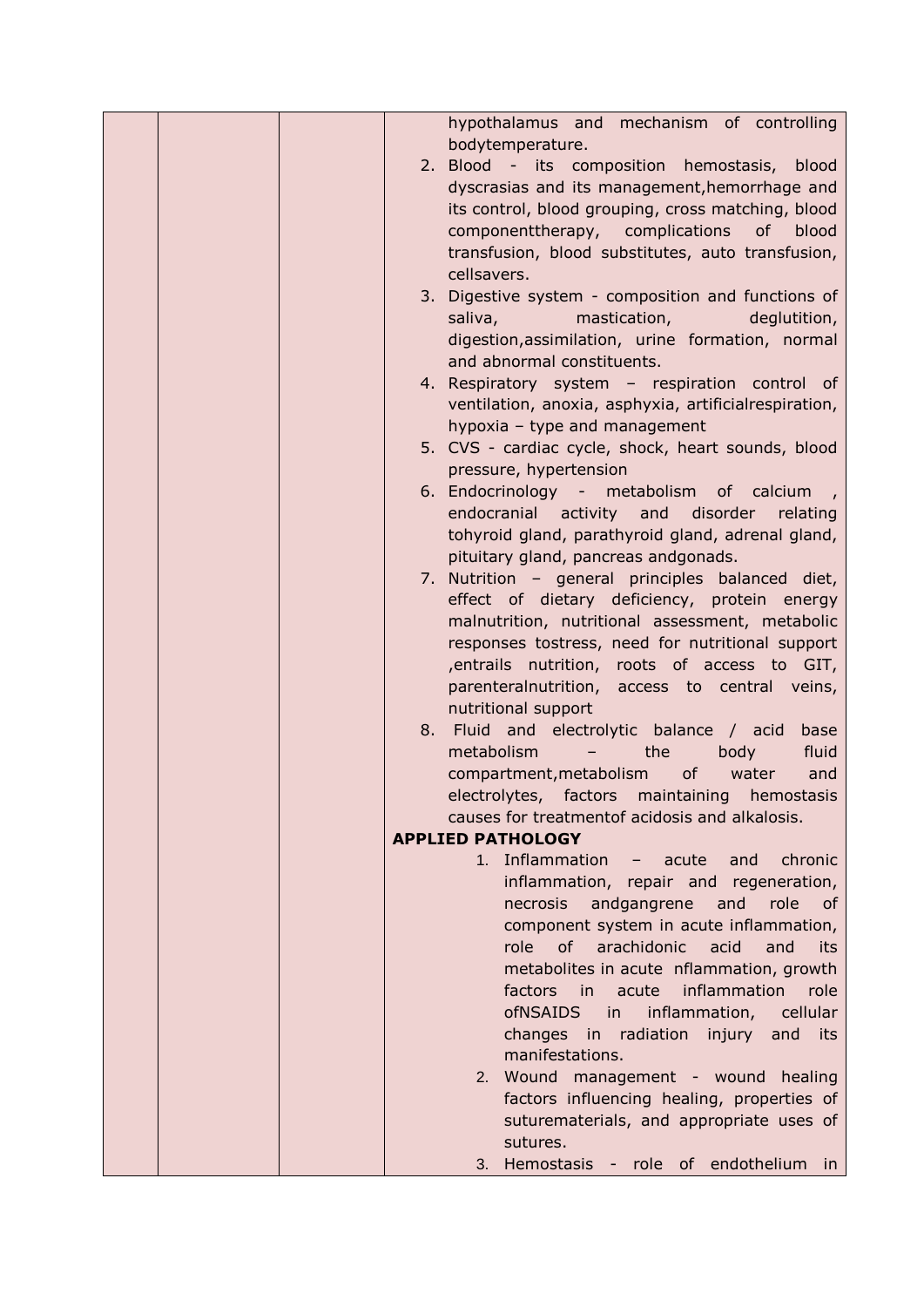|     |                                        | thrombogenesis, arterial<br>venous<br>and<br>thrombi, disseminated<br>intravascular<br>coagulation.<br>4. Hypersensitivity - shock and pulmonary<br>failure, types of shock,<br>diagnosis,<br>resuscitation, pharmacological<br>support,<br>ARDS and its causes and prevention,<br>ventilation and support<br>5. Neoplasia - classification of tumours,<br>carcinogens and carcinogenesis, spread of<br>tumors, characteristics of benign<br>and<br>malignant tumors, grading and staging of<br>tumoursvarious laboratory investigation.<br>6. Chromosomal abnormalities with<br>oro-<br>facial manifestations.<br>7. Basics of immunology - primary and<br>acquired immunodeficiencies.                                                                                                                                                                                                                                                                                   |
|-----|----------------------------------------|----------------------------------------------------------------------------------------------------------------------------------------------------------------------------------------------------------------------------------------------------------------------------------------------------------------------------------------------------------------------------------------------------------------------------------------------------------------------------------------------------------------------------------------------------------------------------------------------------------------------------------------------------------------------------------------------------------------------------------------------------------------------------------------------------------------------------------------------------------------------------------------------------------------------------------------------------------------------------|
| 4.2 | Minor Oral<br>Surgery<br>and<br>Trauma | The students would be well trained in the assessment<br>and management of:<br><b>Basic Exodontia</b><br>1.<br>2. Complicated Exodontia<br>3. Surgical management of Impacted teeth<br>4. Ectopically positioned and unerupted teeth<br>5. Tooth Reimplantation and Transplantation<br>6. Surgical uprighting and Repositioning<br>7. Principles of Endodontic Microsurgery<br>8. Periodontal Considerations for Oral Surgery<br>9. Procedures Involving the Dentogingival Junction<br>10. Pediatric Dentoalveolar Surgery<br>11. Lasers in Oral and Maxillofacial Surgery<br>12. Complications of Dentoalveolar Surgery<br>The students would be able to diagnose and manage<br>Medical emergencies like, prevention and management<br>altered<br>of<br>consciousness<br>(syncope,<br>orthostatic<br>hypotension,<br>seizures,<br>diabetes<br>mellitus,<br>adrenal<br>insufficiency),<br>hypersensitivity<br>reactions,<br>chest<br>discomfort, and respiratory difficulty |
|     |                                        | The students would be knowledgeable about<br>1. Diagnosis and Perioperative Management of Head<br>and Neck Injuries<br>2. Basic Principles of Treatment: Hard and Soft<br>Tissue injuries<br>The students would be acquainted with the knowledge<br>and clinical skills in the management of .<br>1. Dentoalveolar Injuries                                                                                                                                                                                                                                                                                                                                                                                                                                                                                                                                                                                                                                                |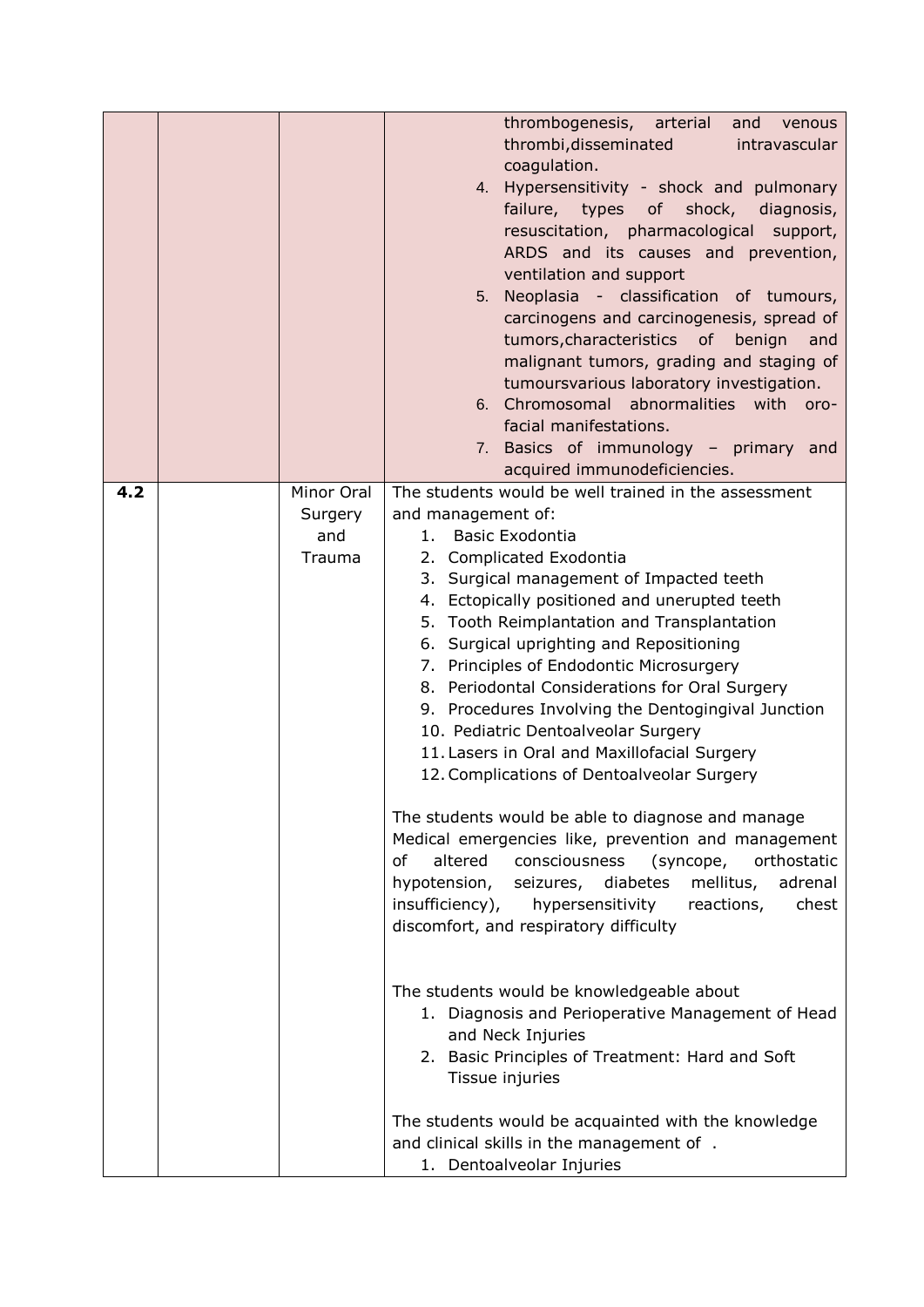| 2. Mandibular Fractures                                                                               |  |
|-------------------------------------------------------------------------------------------------------|--|
| 3. Temporomandibular Joint Region Injuries                                                            |  |
| 4. Zygomatic Complex Fractures                                                                        |  |
| 5. Orbital Trauma                                                                                     |  |
| Midface Injuries<br>6.                                                                                |  |
| 7. Frontal Sinus Fractures and                                                                        |  |
| associated Injuries                                                                                   |  |
| 8. Nasal Injuries                                                                                     |  |
| 9. Soft Tissue Injuries                                                                               |  |
| 10. Special Soft Tissue Injuries                                                                      |  |
| 11. Avulsive Hard Tissue Injuries                                                                     |  |
| 12. Maxillofacial Injuries in Children                                                                |  |
| 13. Maxillofacial Injuries in the Elderly                                                             |  |
| 14. Complex Facial Trauma Patient                                                                     |  |
| 4.3<br>Maxillofaci<br>The students would be acquainted with the knowledge                             |  |
| and clinical skills in the management of<br>al Surgery                                                |  |
| Salivary gland: Sialography, Salivary fistula and<br>1.                                               |  |
| management                                                                                            |  |
| diseases of salivary gland - developmental disturbances,                                              |  |
| cysts, inflammation and sialolithiasis, Mucocele and                                                  |  |
| Ranula, Tumors of salivary gland and their management,                                                |  |
| Staging of salivary gland tumors, Parotidectomy                                                       |  |
| 2. Temporomandibular Joint: Etiology, history                                                         |  |
| signs, symptoms, examination anddiagnosis of                                                          |  |
| temporomandibular joint disorders,                                                                    |  |
| Ankylosis and management of the same with different                                                   |  |
| treatment modalities, MPDS and management,                                                            |  |
| Condylectomy - different procedures, Various                                                          |  |
| approaches to TMJ, Recurrent dislocations - Etiology and                                              |  |
| Management                                                                                            |  |
| <b>Oncology: Biopsy, Management of pre-malignant</b>                                                  |  |
| tumors of head and neck region, Benign and Malignant                                                  |  |
| tumors of Head and Neck region, Staging of oral cancer                                                |  |
| and tumor markers                                                                                     |  |
| Management of oral cancer, Radial Neck dissection,                                                    |  |
| Modes of spread of tumors, Diagnosis and management                                                   |  |
| of tumors of nasal, paranasal, neck, tongue, cheek,                                                   |  |
| maxilla and mandible                                                                                  |  |
| Radiation therapy in maxillofacial regions, Lateral neck                                              |  |
| swellings                                                                                             |  |
|                                                                                                       |  |
|                                                                                                       |  |
| <b>Orthognathic surgery: Diagnosis and treatment</b>                                                  |  |
| planning, Cephalometric analysis, Model surgery,                                                      |  |
| Maxillary and mandibular repositioning procedures,                                                    |  |
| Segmental osteotomies, Management of apertognathia,                                                   |  |
| Genioplasty, Distraction osteogenesis                                                                 |  |
| Cysts and tumor of oro facial region: Odontogenic                                                     |  |
| and non-Odonfogenic tumors and their management<br>Giant lesions of jawbone, Fibro osseous lesions of |  |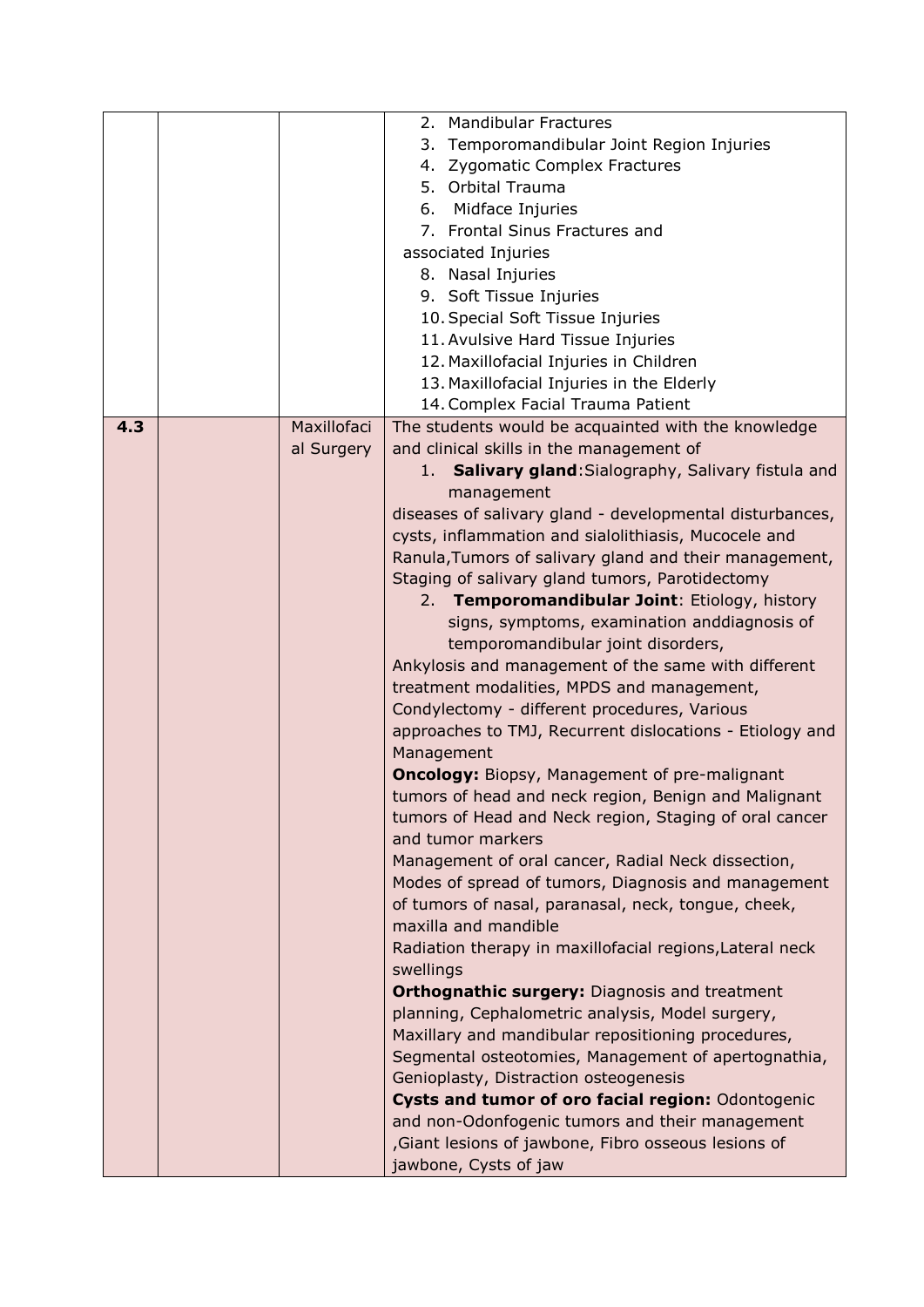|     |       | Laser surgery: The application of laser technology in<br>surgical tr<br>eatment of lesions<br>Cryosurgery: Principles, applications of cryosurgery in<br>surgica<br>I management<br>Cleft lip and palate surgery: Detailed knowledge of<br>the development of the face, head and neck, Diagnosis<br>and treatment planning Current concepts in the<br>management of cleft lip and palate deformity<br>Knowledge of Naso endoscopy and other diagnostic<br>techniques in the evaluation of speech and hearing<br>Concept of multidisciplinary team management<br>Aesthetic facial surgery: Detailed knowledge of the<br>structures of the face and neck including skin and<br>underlying soft tissue, Diagnosis and treatment planning<br>of deformities and conditions affecting facial<br>skin, Underlying facial muscles, bone. Eyelids external<br>ear Surgical management of post acne scarring, facelift,<br>blepharoplasty, otoplasty, facial bone recontouring, etc<br>Craniofacial surgery: Basic knowledge of<br>developmental anomalies of the face, head and neck,<br>Basic concepts in the diagnosis and planning of various<br>head and neck anomalies including facial clefts,<br>craniosynostosissyndromes, etc. Current concept in the<br>management of Craniofacial anomalies<br><b>Implantology: Principles for the Surgical Placement Of</b><br>Endosseous Implants, Subperiosteal Implants, The<br>Transmandibular Implant Reconstruction System,<br>Single-tooth Replacement in Oral Implantology,<br>Posterior Implant Restorations For Partially Edentulous<br>Patients, Maxillary Sinus Grafts and Implants, Surgical<br>Implant Failures, Soft Tissue Considerations |
|-----|-------|-----------------------------------------------------------------------------------------------------------------------------------------------------------------------------------------------------------------------------------------------------------------------------------------------------------------------------------------------------------------------------------------------------------------------------------------------------------------------------------------------------------------------------------------------------------------------------------------------------------------------------------------------------------------------------------------------------------------------------------------------------------------------------------------------------------------------------------------------------------------------------------------------------------------------------------------------------------------------------------------------------------------------------------------------------------------------------------------------------------------------------------------------------------------------------------------------------------------------------------------------------------------------------------------------------------------------------------------------------------------------------------------------------------------------------------------------------------------------------------------------------------------------------------------------------------------------------------------------------------------------------------------------------------------------------------------------|
| 4.4 | Essay | The students would be able to diagnose, meticulously<br>plan and manage competently various conditions in<br>maxillofacial surgery including challenging cases.<br>They would be knowledgeable about conventional and<br>recent advances in the diagnosis and management of<br>oral and maxillofacial conditions.<br>The students would be well versed in basic surgical<br>techniques and knowledgeable about the advanced skills<br>required in maxillofacial surgery.                                                                                                                                                                                                                                                                                                                                                                                                                                                                                                                                                                                                                                                                                                                                                                                                                                                                                                                                                                                                                                                                                                                                                                                                                      |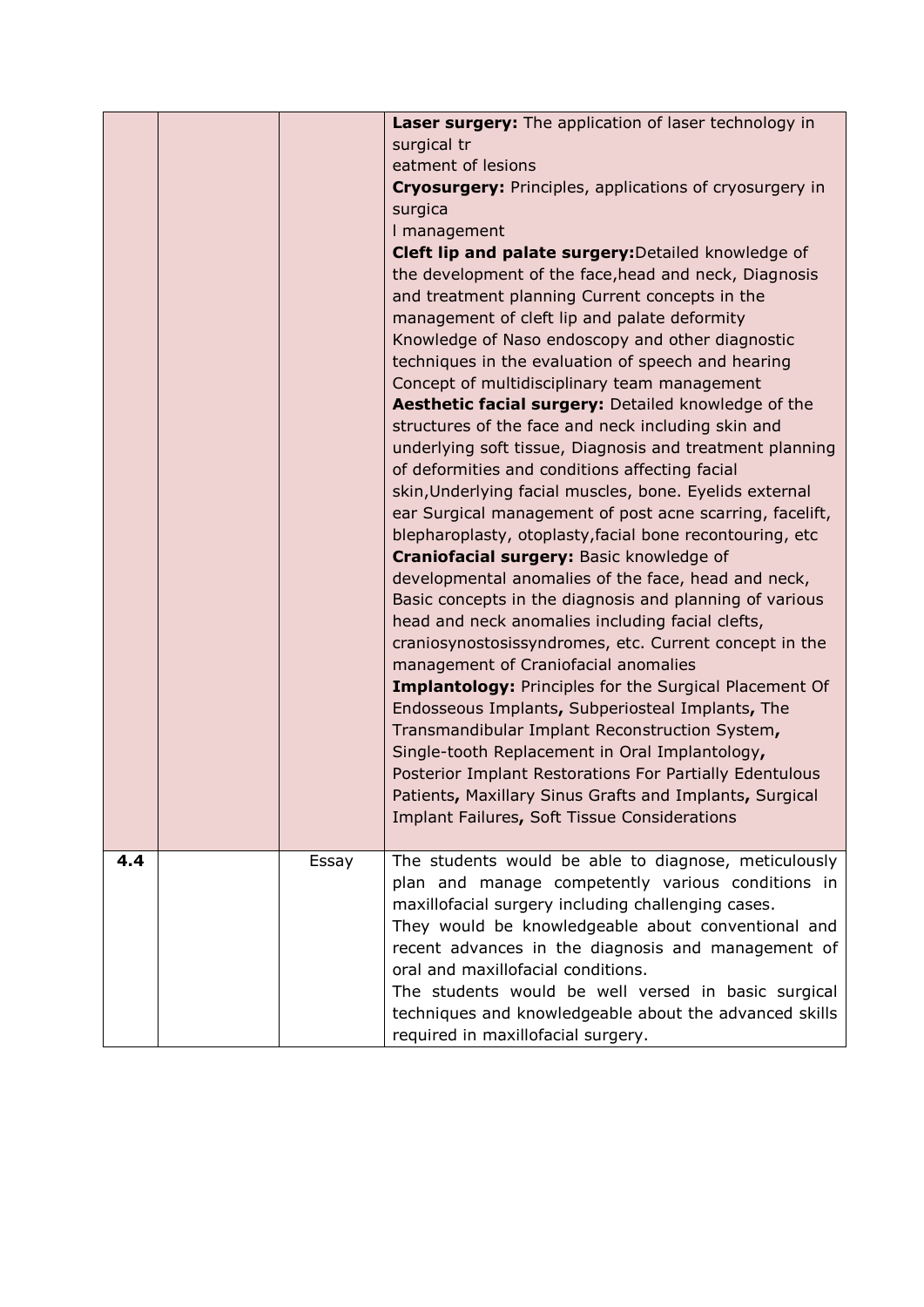| SI. | <b>Name of the</b>  | <b>Name of</b>  | <b>Course Outcome</b>                                                      |
|-----|---------------------|-----------------|----------------------------------------------------------------------------|
| No. | <b>Program</b>      | the Course      |                                                                            |
| 5.1 | <b>MDS-</b>         | Applied         | 1. Applied Anatomy                                                         |
|     | <b>Orthodontics</b> | <b>Basic</b>    | Under anatomy they would have learnt                                       |
|     | &                   | <b>Sciences</b> | about                                                                      |
|     | <b>Dentofacial</b>  |                 | Prenatal and post natal growth of head,                                    |
|     | <b>Orthopaedics</b> |                 | bone growth, assessment of growth and                                      |
|     |                     |                 | development, muscles of mastication,                                       |
|     |                     |                 | Development of dentition and occlusion.                                    |
|     |                     |                 | 2. Applied Physiology                                                      |
|     |                     |                 | Under Physiology they would have                                           |
|     |                     |                 | learnt about Endocrinology and its                                         |
|     |                     |                 | disorders, Calcium and its metabolism,                                     |
|     |                     |                 | Nutrition-metabolism and their                                             |
|     |                     |                 | disorders, Muscle physiology,<br>craniofacial biology, bleeding disorders. |
|     |                     |                 | <b>3. Dental Materials</b>                                                 |
|     |                     |                 | Under Dental Materials they would have                                     |
|     |                     |                 | learnt about Gypsum products,                                              |
|     |                     |                 | impression materials, acrylics,                                            |
|     |                     |                 | composites, banding and bonding                                            |
|     |                     |                 | cements, wrought metal alloys,                                             |
|     |                     |                 | orthodontic arch wires, elastics, applied                                  |
|     |                     |                 | physics, specification and tests                                           |
|     |                     |                 | methods, survey of all contemporary                                        |
|     |                     |                 | and recent advances of above.                                              |
|     |                     |                 | 4. Genetics                                                                |
|     |                     |                 | Under Genetics they would have learnt                                      |
|     |                     |                 | about Cell structure, DNA, RNA, protein                                    |
|     |                     |                 | synthesis, cell division, Chromosomal                                      |
|     |                     |                 | abnormalities, Principles of orofacial                                     |
|     |                     |                 | genetics, Genetics in malocclusion,                                        |
|     |                     |                 | Molecular basis of genetics, Studies                                       |
|     |                     |                 | related to malocclusion, Recent                                            |
|     |                     |                 | advances in genetics related to                                            |
|     |                     |                 | malocclusion, Genetic counselling,<br>Bioethics and relationship to        |
|     |                     |                 | Orthodontic management of patients                                         |
|     |                     |                 | 5. Physical Anthropology                                                   |
|     |                     |                 | Under Physical Anthropology they                                           |
|     |                     |                 | would have learnt about Evolutionary                                       |
|     |                     |                 | development of dentition, Evolutionary                                     |
|     |                     |                 | development of jaws                                                        |
|     |                     |                 | 6. Pathology                                                               |
|     |                     |                 | Under Pathology they would have learnt                                     |
|     |                     |                 | about inflammation, and necrosis                                           |
|     |                     |                 | 7. Biostatistics                                                           |
|     |                     |                 | Under Biostatistics they would have                                        |
|     |                     |                 | learnt about Statistical principles,                                       |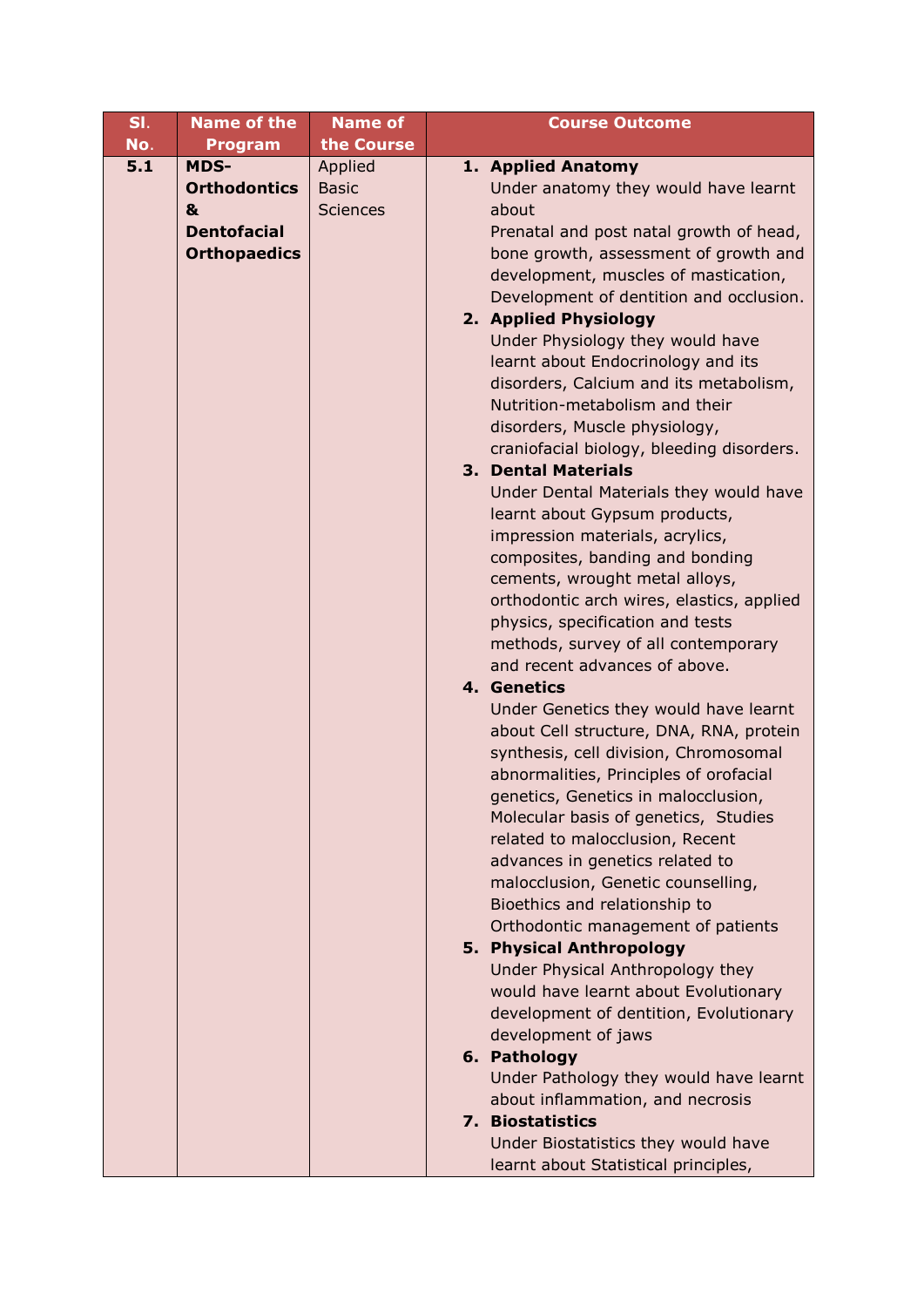|     |                                      | Sampling and Sampling technique,<br>Experimental models, design and<br>interpretation, Development of skills for<br>preparing clear concise and cognent<br>scientific abstracts and<br>Publication.<br>8. Applied research methodology in<br><b>Orthodontics</b><br>Under Applied research methodology in<br>Orthodontics they would have learnt<br>about Experimental design, Animal<br>experimental protocol, Principles in the<br>development, execution and<br>interpretation of methodologies in<br>Orthodontics, Critical Scientific<br>appraisal of literature.                                                                                                                                                                                                                                                                                                                                                                                                                                                                                                                                                                                                                                                                                                             |
|-----|--------------------------------------|------------------------------------------------------------------------------------------------------------------------------------------------------------------------------------------------------------------------------------------------------------------------------------------------------------------------------------------------------------------------------------------------------------------------------------------------------------------------------------------------------------------------------------------------------------------------------------------------------------------------------------------------------------------------------------------------------------------------------------------------------------------------------------------------------------------------------------------------------------------------------------------------------------------------------------------------------------------------------------------------------------------------------------------------------------------------------------------------------------------------------------------------------------------------------------------------------------------------------------------------------------------------------------|
| 5.2 | Diagnosis &<br>Treatment<br>planning | 1. Orthodontic history<br>Under Orthodontic History they would<br>have learnt about<br>Historical perspective, Evolution<br>of<br>orthodontic appliances, Pencil sketch<br>history of Orthodontic peers, History of<br>Orthodontics in India.<br>2. Concepts of occlusion and esthetics<br>Under this, the students would learn<br>about Structure and function of all<br>anatomic components of occlusion,<br>Mechanics of articulation, Recording of<br>masticatory function,<br>Diagnosis<br>of<br>Occlusal dysfunction, Relationship of<br>TMJ anatomy and pathology and related<br>neuromuscular physiology.<br><b>Classification</b><br>3. Etiology<br>and<br>οf<br>malocclusion<br>Under this, the students would learn<br>about, a comprehensive review of the<br>local and<br>systemic factors<br>the<br>in<br>causation of Malocclusion and Various<br>classifications of malocclusion.<br>4. Dentofacial Anomalies<br>Under this, the students would learn<br>about, anatomical, physiological and<br>pathological characteristics of major<br>groups of developmental defects of the<br>orofacial structures.<br>5. Child and Adult Psychology<br>Under this, the students would learn<br>about Stages of child development,<br>Theories of psychological development, |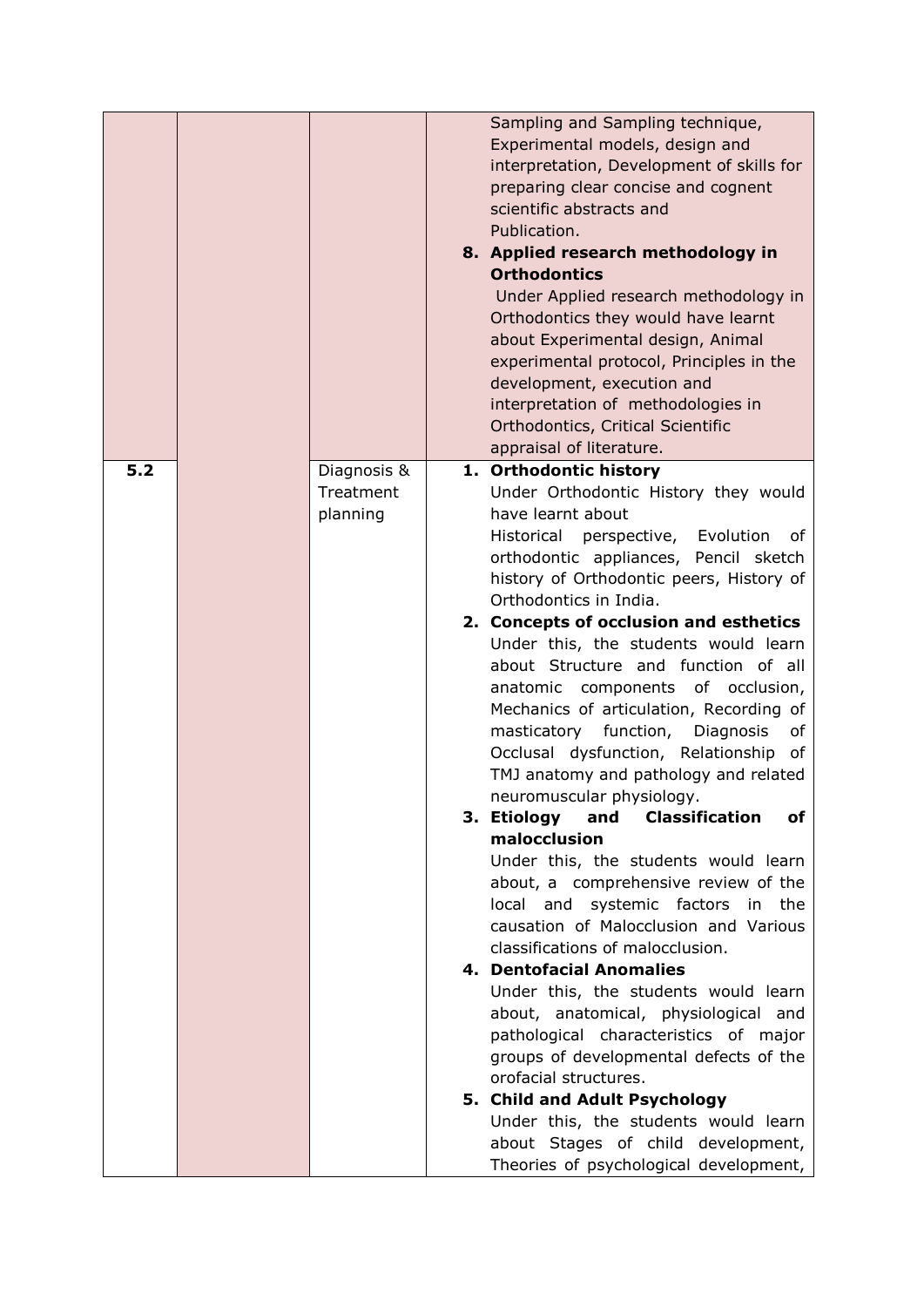|     |                          | Management of child in orthodontic<br>treatment, Management of handicapped<br>child, Motivation<br>and<br>Psychological<br>problems related to malocclusion /<br>orthodontics, Adolescent psychology,<br>Behavioral<br>psychology<br>and<br>communication.<br>6. Diagnostic<br>procedures<br>and<br>treatment planning in orthodontics<br>Under this, the students would learn<br>about Stages of child development,<br>Theories of psychological development,<br>Management of child in orthodontic<br>treatment, Management of handicapped<br>child, Motivation<br>and<br>Psychological<br>problems related to malocclusion /<br>orthodontics, Adolescent psychology,<br>Behavioral<br>psychology<br>and<br>communication.<br>7. Cephalometrics<br>Under this the student would learn<br>about,<br>Instrumentation,<br>Image<br>processing, Tracing and analysis of<br>applications,<br>and<br>Radiation<br>errors<br>Advanced<br>hygiene,<br>Cephalometrics<br>techniques, Comprehensive review of<br>literature, Video imaging principles and<br>application.<br>8. Practice<br>management<br>in<br><b>Orthodontics</b><br>Under this the student would learn<br>about, Economics and dynamics of solo<br>practices,<br>and<br>group<br>Personal<br>management, Materials management,<br>Public<br>Professional<br>relations,<br>relationship,<br>Dental<br>ethics<br>and |
|-----|--------------------------|-------------------------------------------------------------------------------------------------------------------------------------------------------------------------------------------------------------------------------------------------------------------------------------------------------------------------------------------------------------------------------------------------------------------------------------------------------------------------------------------------------------------------------------------------------------------------------------------------------------------------------------------------------------------------------------------------------------------------------------------------------------------------------------------------------------------------------------------------------------------------------------------------------------------------------------------------------------------------------------------------------------------------------------------------------------------------------------------------------------------------------------------------------------------------------------------------------------------------------------------------------------------------------------------------------------------------------------------------------------------------------|
|     |                          | Office<br>jurisprudence,<br>sterilization<br>procedures,<br>Community<br>based<br>Orthodontics                                                                                                                                                                                                                                                                                                                                                                                                                                                                                                                                                                                                                                                                                                                                                                                                                                                                                                                                                                                                                                                                                                                                                                                                                                                                                |
| 5.3 | Clinical<br>Orthodontics | 1. Myofunctional Appliances<br><b>The</b><br>students<br>will<br>be<br>capable<br>0f<br>diagnosing<br>and<br>interpreting<br>the<br>knowledge obtained to treat developing<br>malocclusion at a younger age.<br>2. Dentofacial Orthopaedics<br>The students will develop acumen to<br>identify and deliver treatment regimes<br>using orthopaedic appliances to the                                                                                                                                                                                                                                                                                                                                                                                                                                                                                                                                                                                                                                                                                                                                                                                                                                                                                                                                                                                                           |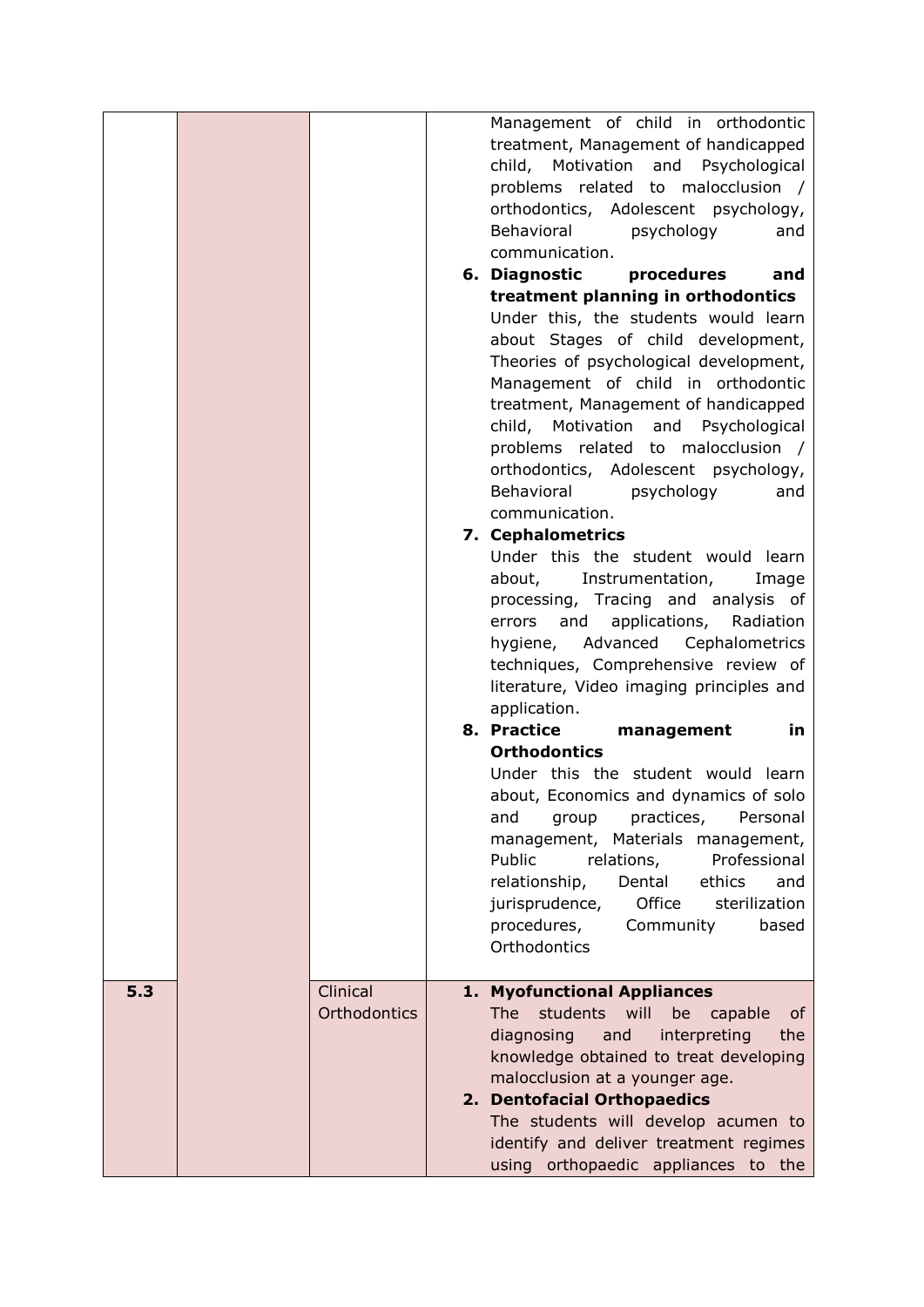| appropriate cases.                                                           |
|------------------------------------------------------------------------------|
| 3. Cleft Lip & Palate Rehabilitation                                         |
| The students will be trained to treat the                                    |
| CLCP cases with empathy starting with                                        |
| Naso alveolar moulding at the infant                                         |
| stage and then systematically treat the                                      |
| malocclusion using removable / fixed                                         |
| orthodontics<br>during the<br>mixed &                                        |
| permanent dentition by harmonizing                                           |
| the treatment plan with the other                                            |
| members og the multidisciplinary cleft                                       |
| team.                                                                        |
| 4. Biology of tooth movement                                                 |
| Basic understanding of the applied                                           |
| anatomy & physiology regarding to                                            |
| tooth & its surrounding structures will                                      |
| be inculcated into the student, so that                                      |
| the results of application of orthodontic                                    |
| forces can be understood and clinically                                      |
| used.                                                                        |
| Orthognathic<br>5. Orthodontics/                                             |
| <b>Surgery</b>                                                               |
| Students will be thoroughly trained in                                       |
| conjoint diagnosis & treatment planning                                      |
| of cases requiring surgical intervention.                                    |
| Perio/<br>6. Ortho/<br><b>Prostho</b><br>inter                               |
| relationship                                                                 |
| Students will be trained in treating<br>complicated cases requiring a multi- |
| disciplinary<br>approach<br>in<br>patient                                    |
| management.                                                                  |
| 7. Basic Principles of mechanotherapy                                        |
| Students will be trained in designing,                                       |
| construction<br>fabrication<br>&                                             |
| management of cases<br>using<br>both                                         |
| removable & fixed orthodontics.                                              |
| 8. Applied<br>preventive<br>aspects<br><u>in</u>                             |
| <b>Orthodontics</b>                                                          |
| A comprehensive view of diagnosing &                                         |
| preventing caries, periodontal diseases                                      |
| maintain<br>proper<br>inter<br>arch<br>to                                    |
| relationship.                                                                |
| 9. Interceptive orthodontics                                                 |
| Students will be trained in growth                                           |
| guidance, diagnosing & treatment                                             |
| planning of early malocclusion both at                                       |
| mixed/ permanent dentition.                                                  |
|                                                                              |
| 10. Retention & relapse                                                      |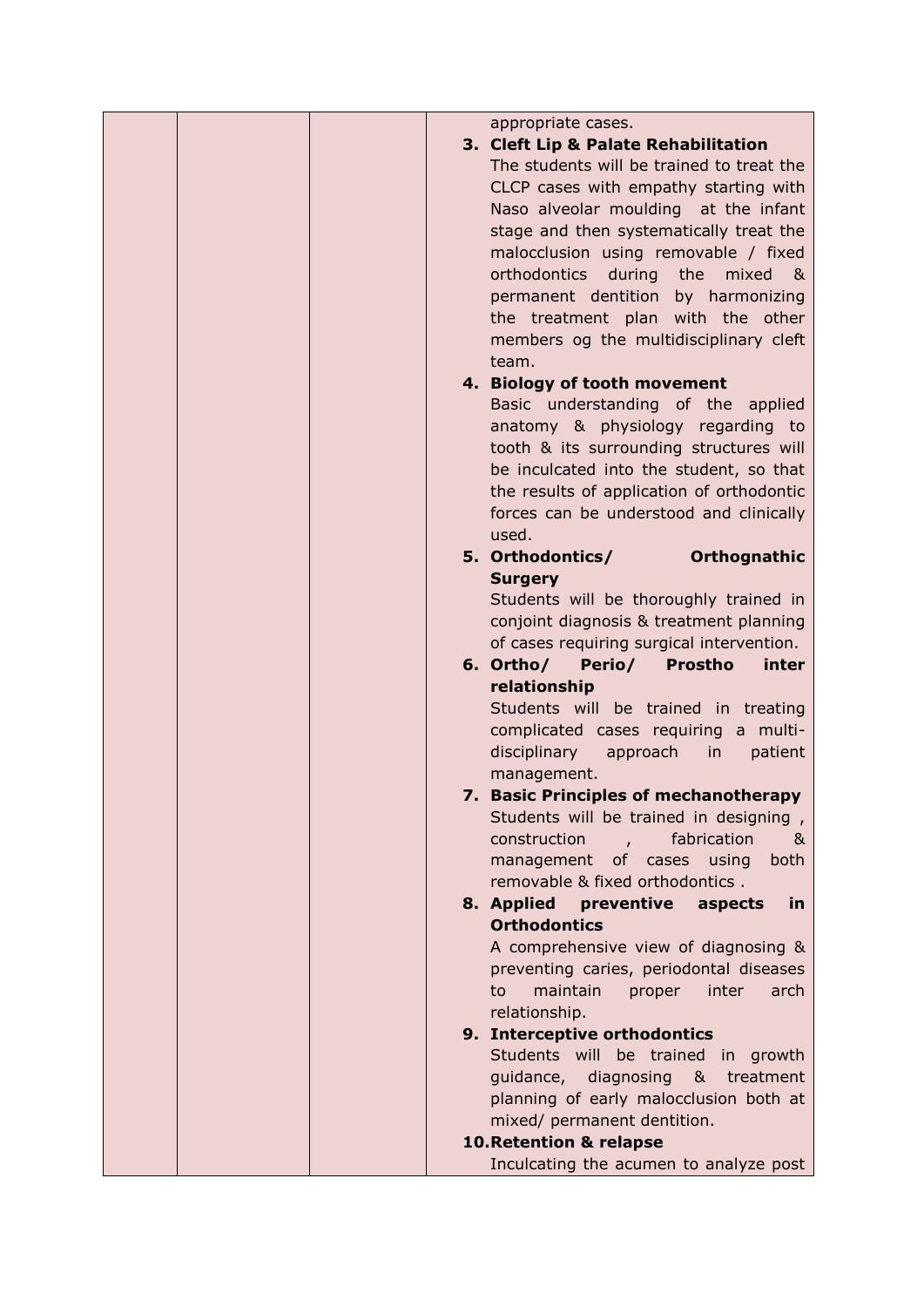|     |       | treatment stability to prevent<br>any                                                                                                                                          |
|-----|-------|--------------------------------------------------------------------------------------------------------------------------------------------------------------------------------|
|     |       | replase.                                                                                                                                                                       |
| 5.4 | Essay | 1. Recent Advances                                                                                                                                                             |
|     |       | The Students would be trained in above<br>mentioned topics in detail, so that the<br>student would know the recent updates<br>along with the previous literature<br>available. |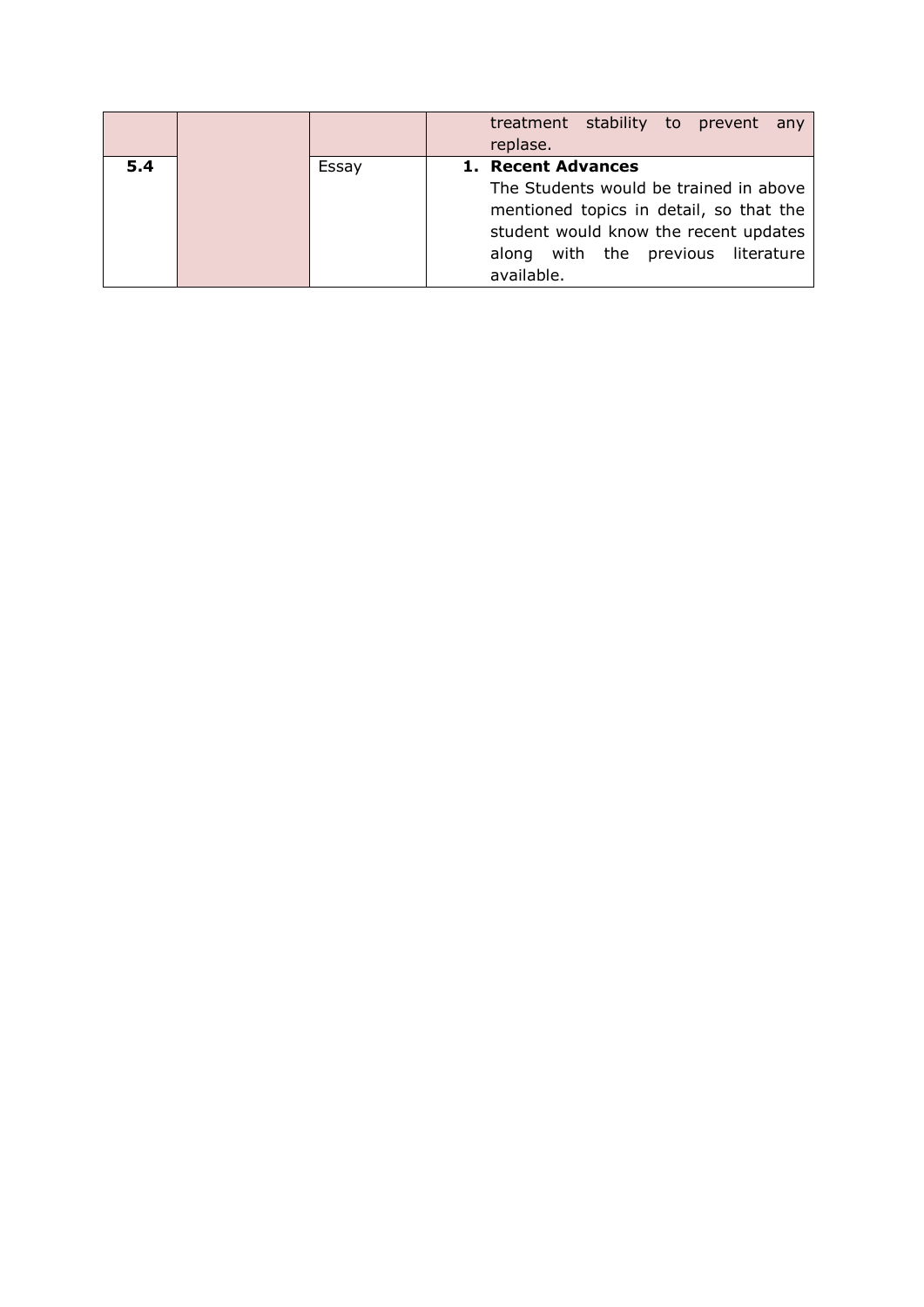| SI. | <b>Name of</b>                                                                 | <b>Name of the</b>                                                           | <b>Course outcome</b>                                                                                                                                                                                                                                                                                                                                                                                                                                                                                                                                                         |
|-----|--------------------------------------------------------------------------------|------------------------------------------------------------------------------|-------------------------------------------------------------------------------------------------------------------------------------------------------------------------------------------------------------------------------------------------------------------------------------------------------------------------------------------------------------------------------------------------------------------------------------------------------------------------------------------------------------------------------------------------------------------------------|
| No. | the                                                                            | <b>Course</b>                                                                |                                                                                                                                                                                                                                                                                                                                                                                                                                                                                                                                                                               |
|     | programm<br>е                                                                  |                                                                              |                                                                                                                                                                                                                                                                                                                                                                                                                                                                                                                                                                               |
| 6.1 | <b>MDS-</b><br>Oral<br><b>Pathology</b><br>&<br><b>Microbiolo</b><br><b>gy</b> | Applied<br><b>Basic</b><br>Science                                           | 1. The students should have basic<br>knowledge of biostatistics and<br>research methodology.<br>2. They would have learnt the anatomy,<br>histology, biochemical and physiology<br>of oral and paraoral structure.<br>3. They would have learnt the basic<br>pathology, microbiology and basic<br>molecular aspects of pathology.                                                                                                                                                                                                                                             |
| 6.2 |                                                                                | Oral Pathology,<br>Microbiology,<br>Immunology And<br>Forensic<br>Odontology | 1. The student should have to<br>understand the pathological processes<br>of oral diseases.<br>2. The student would have to<br>understand the pathological processes<br>of oral diseases, compare and<br>diagnose based on clinical,<br>radiographical and histopathological<br>findings which involves the oral and<br>paraoral structures.<br>3. They would have learnt and perform<br>the preparation of ground sections<br>oral smears and histology slides.<br>4. Student would have studied and be<br>able to identify and diagnose the<br>disease based on microscopy. |
| 6.3 |                                                                                | Labrotary<br>Techniques,<br>Diagnosis And<br>Oncology                        | The students should have basic<br>knowledge of biopsy procedure and<br>slide preparation.<br>2. They would have the basic knowledge<br>on laboratory chemicals and<br>equipments.<br>3. Student should have learnt to identify<br>and appreciate the microscopic slide<br>and writing a report on oral diseases<br>/lesion.<br>4. Student should have knowledge on<br>Basic hematological tests, urine<br>analysis and its clinical significance.                                                                                                                             |
| 6.4 |                                                                                | Essay                                                                        | 1. Student should have comprehensive<br>knowledge on oral and paraoral<br>structures and related pathologies                                                                                                                                                                                                                                                                                                                                                                                                                                                                  |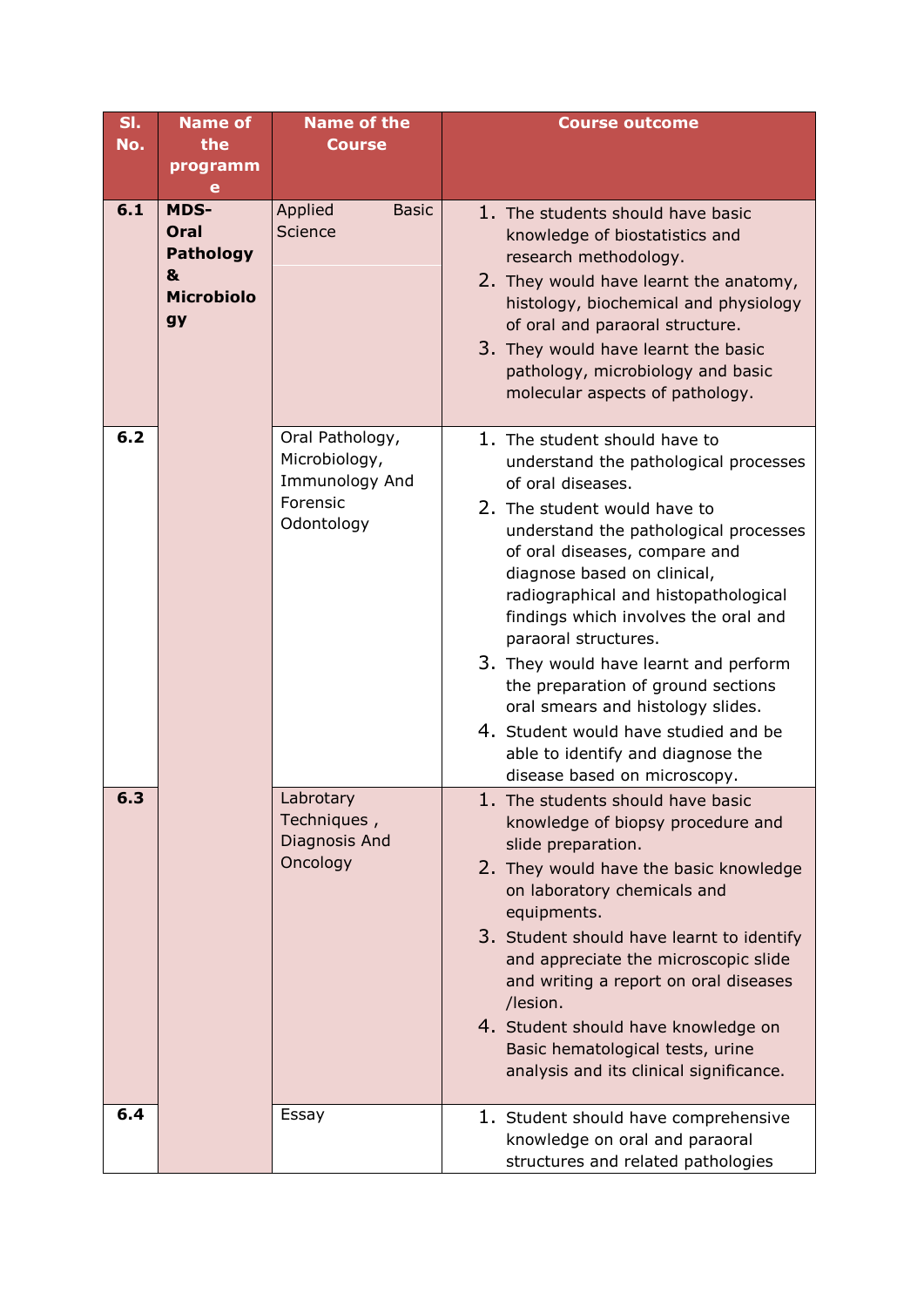|  | and also on recent advanced  |
|--|------------------------------|
|  | methodology / techniques and |
|  | molecular aspect.            |
|  |                              |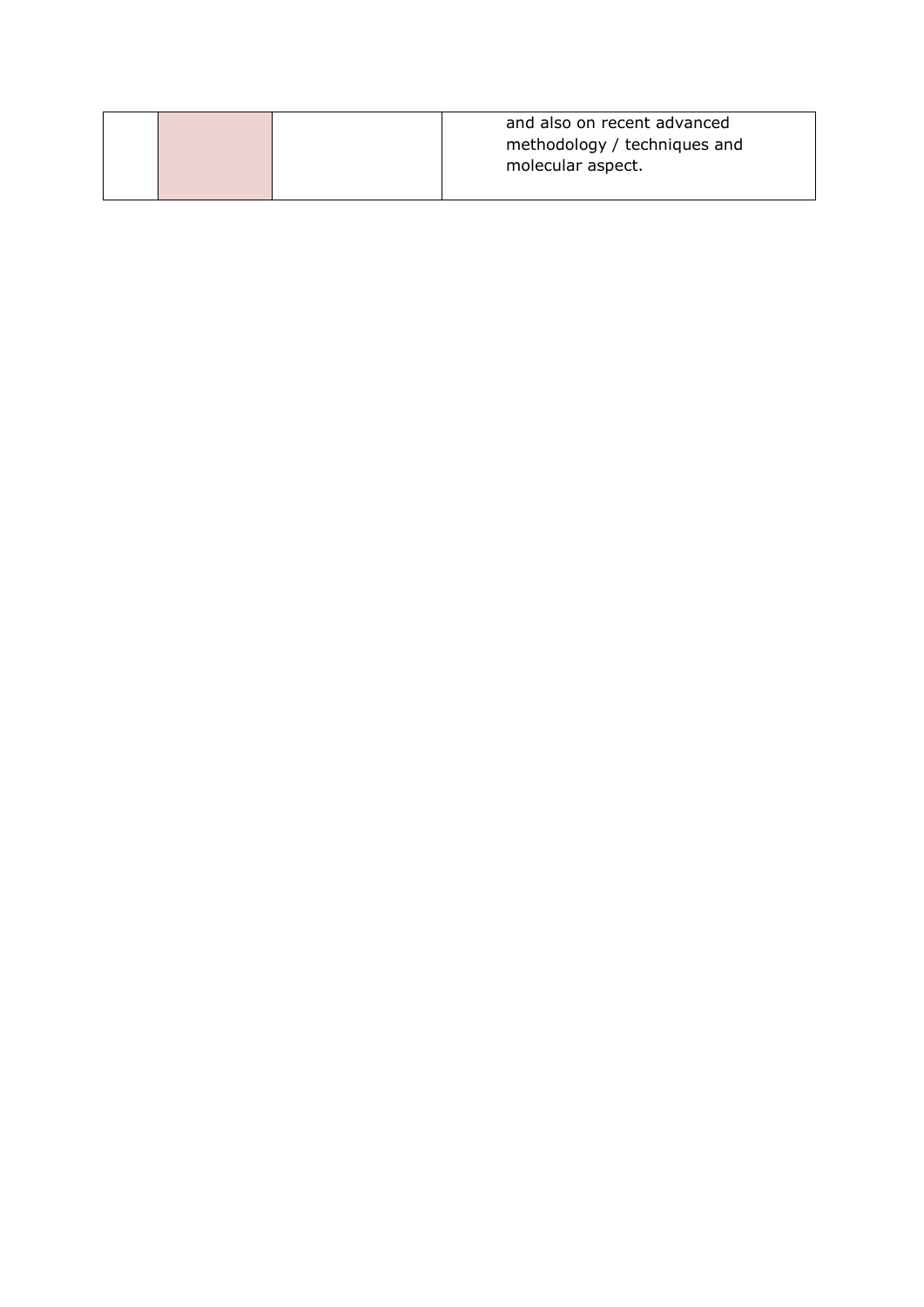| SI. | <b>Name of the</b>     | <b>Name of</b>                                                                    | <b>Course outcome</b>                                                                                                                                                                                                                                                                                                                                                                                                                                                                                                                                                                                                                                                                                                                                                                                |  |  |
|-----|------------------------|-----------------------------------------------------------------------------------|------------------------------------------------------------------------------------------------------------------------------------------------------------------------------------------------------------------------------------------------------------------------------------------------------------------------------------------------------------------------------------------------------------------------------------------------------------------------------------------------------------------------------------------------------------------------------------------------------------------------------------------------------------------------------------------------------------------------------------------------------------------------------------------------------|--|--|
| No. | program                | course                                                                            |                                                                                                                                                                                                                                                                                                                                                                                                                                                                                                                                                                                                                                                                                                                                                                                                      |  |  |
| 7.1 | MDS-<br>Periodontology | Applied basic<br>sciences                                                         | 1. Should have abroad overview of the current<br>research and methods used in studying<br>problems in periodontal disease.<br>2. Should have an understanding of the broad<br>range of infection diseases affecting the<br>oral cavity.<br>3. Should have an understanding the clinical<br>and biological factors to be considered in<br>the appropriate use of antimicrobial drugs<br>4. Be aware of the contemporary principles<br>and practices of laboratory diagnostic<br>techniques and interpretation of laboratory<br>reports.<br>5. Should have an understanding of hospital<br>acquired infections and infections in the<br>compromised host<br>6. Should have a basic knowledge on research<br>methodology, biostatistics and be able to<br>apply it in various research projects as well |  |  |
| 7.2 |                        | Normal<br>periodontal<br>structure and<br>etiopathogenesis<br>and<br>epidemiology | as dissertations.<br>1. Should have a understanding on the<br>normal structure of periodontium and the<br>contributing etiological factors resulting in<br>the pathogenesis of periodontal diseases<br>and be able to apply this knowledge in the<br>diagnosis.<br>2. Should be able to record indices and plan<br>out epidemiological survey to assess the<br>prevalence and incidence of early onset<br>periodontitis and adult periodontitis in<br><b>Indian Population</b>                                                                                                                                                                                                                                                                                                                       |  |  |
| 7.3 |                        | Periodontal<br>Diagnosis,<br>Therapy And<br>Oral<br>Implantology                  | 1. Should have a sound knowledge of the<br>etiopathogenesis and apply it in<br>diagnosing various periodontal diseases<br>and should be familiar with various<br>periodontal therapies available to treat<br>those cases.<br>2. Should have an updated knowledge on the<br>recent advancements and be able to modify<br>their treatment accordingly.<br>3. Develop knowledge skill and the science of<br>oral implantology. Should be aware of the<br>various designs and placement of oral<br>implants and follow up of implant<br>restorations.                                                                                                                                                                                                                                                    |  |  |
| 7.4 |                        | Descriptive<br>Analysing Type                                                     | 1. Should be knowledgeable to provide<br>clinical care for patients with complex                                                                                                                                                                                                                                                                                                                                                                                                                                                                                                                                                                                                                                                                                                                     |  |  |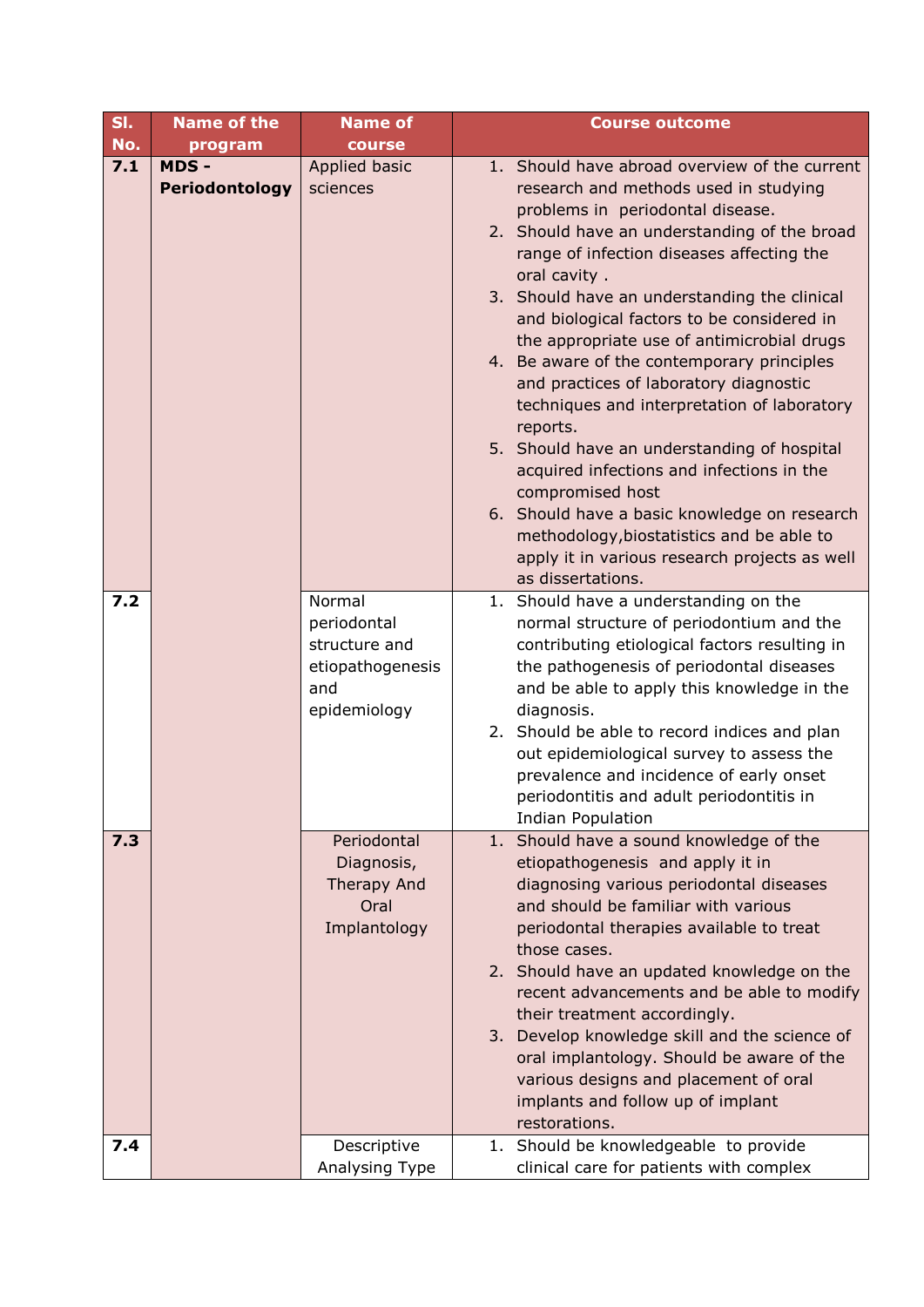|  | Question | problems that are beyond the treatment        |
|--|----------|-----------------------------------------------|
|  |          | skills of general dentist and demonstrate     |
|  |          | evaluative and judgment skills in making      |
|  |          | appropriate decision regarding prevention,    |
|  |          | correction and referral to deliver            |
|  |          | comprehensive care to patients.               |
|  |          | 2. Should be able to analyze various clinical |
|  |          | scenarios and apply their knowledge           |
|  |          | accordingly.                                  |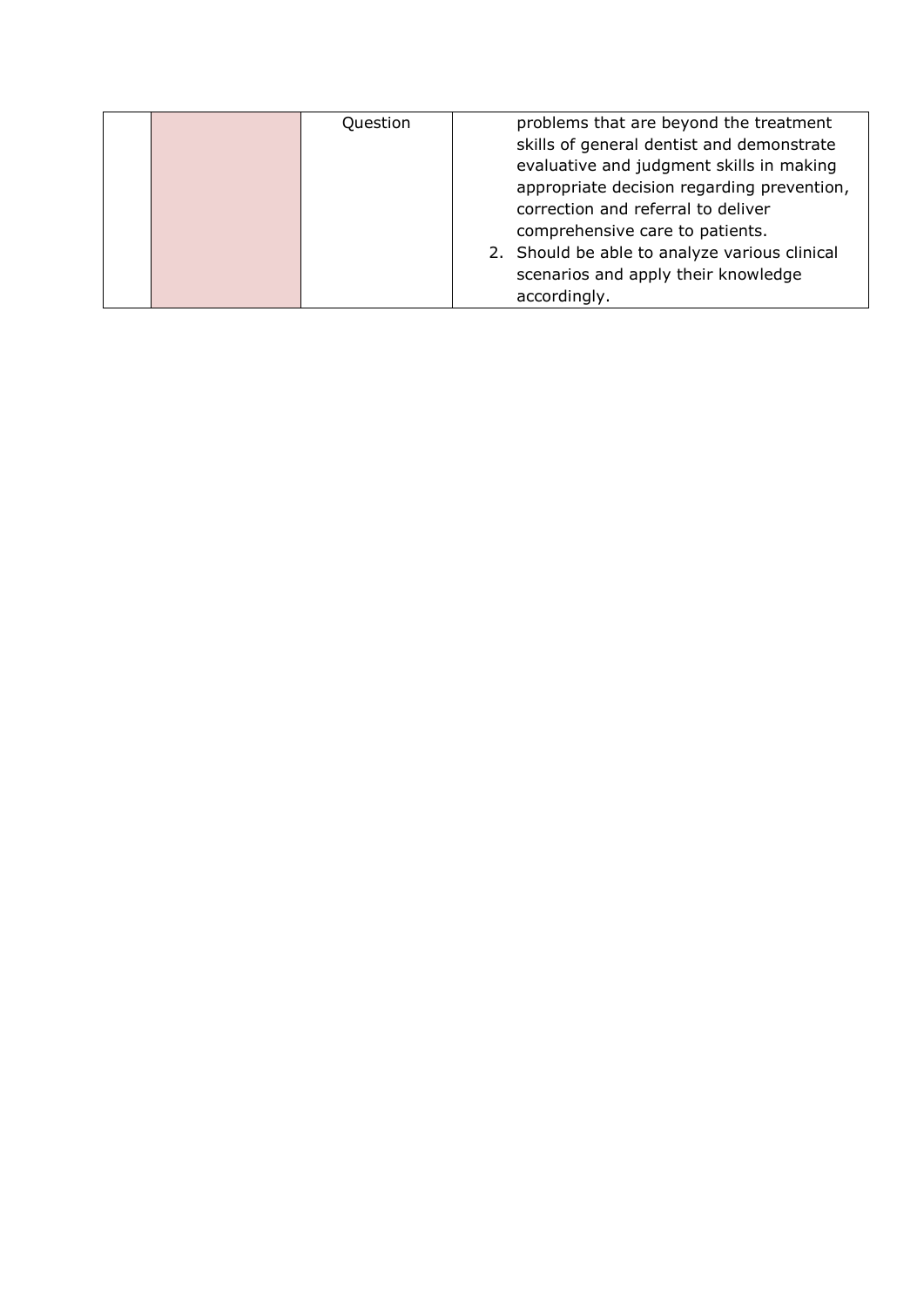| SI. | <b>Name of program</b>                                                             | <b>Name of</b>                  | <b>Course outcome</b>                                                                                                                                                                                                                                                                                                                                                                                                                                                                                                                                                                                                                                                             |
|-----|------------------------------------------------------------------------------------|---------------------------------|-----------------------------------------------------------------------------------------------------------------------------------------------------------------------------------------------------------------------------------------------------------------------------------------------------------------------------------------------------------------------------------------------------------------------------------------------------------------------------------------------------------------------------------------------------------------------------------------------------------------------------------------------------------------------------------|
| No. |                                                                                    | course                          |                                                                                                                                                                                                                                                                                                                                                                                                                                                                                                                                                                                                                                                                                   |
| 8.1 | <b>MDS-</b><br><b>Conservative</b><br><b>Dentistry &amp;</b><br><b>Endodontics</b> | <b>Applied Basic</b><br>Science | 1. Students would be able to<br>demonstrate understanding of basic<br>sciences as relevant to conservative /<br>restorative dentistry and Endodontics<br>2. Students would demonstrate infection<br>control measures in the dental clinical<br>environment and laboratories<br>3. Student would adopt ethical principles<br>in all aspects of restorative and<br>contemporary Endodontics including<br>non-surgical and surgical Endodontics<br>4. Students would be able to<br>demonstrate communication skills in<br>particular to explain various options<br>available management and to obtain<br>a true informed consent from the<br>patient                                 |
|     |                                                                                    |                                 | 5. Students would be able to apply high<br>moral and ethical standards while<br>carrying on human or animal<br>research                                                                                                                                                                                                                                                                                                                                                                                                                                                                                                                                                           |
| 8.2 |                                                                                    | Conservative<br>Dentistry       | 1. Students would be able to describe<br>aeitology, pathophysiology, diagnosis<br>and management of common<br>restorative situations, that will<br>include contemporary management of<br>dental caries, non-carious lesions and<br>hypersensitivity.<br>Students would be able to take<br>2.<br>proper chair side history, examine the<br>patient and perform medical and<br>dental diagnostic procedures; as well<br>as perform relevant tests and<br>interpret them to come to a<br>reasonable diagnosis about the dental<br>condition<br>3. Perform all levels of restorative work<br>including Aesthetic procedures and<br>treatment of complicated restorative<br>procedures |
| 8.3 |                                                                                    | Endodontics                     | 1. Students would be able to describe<br>aeitology, pathophysiology, periapical<br>diagnosis and management of<br>common endodontic situations that<br>will include contemporary<br>management of trauma and pulpal<br>pathoses including endo-periodontal                                                                                                                                                                                                                                                                                                                                                                                                                        |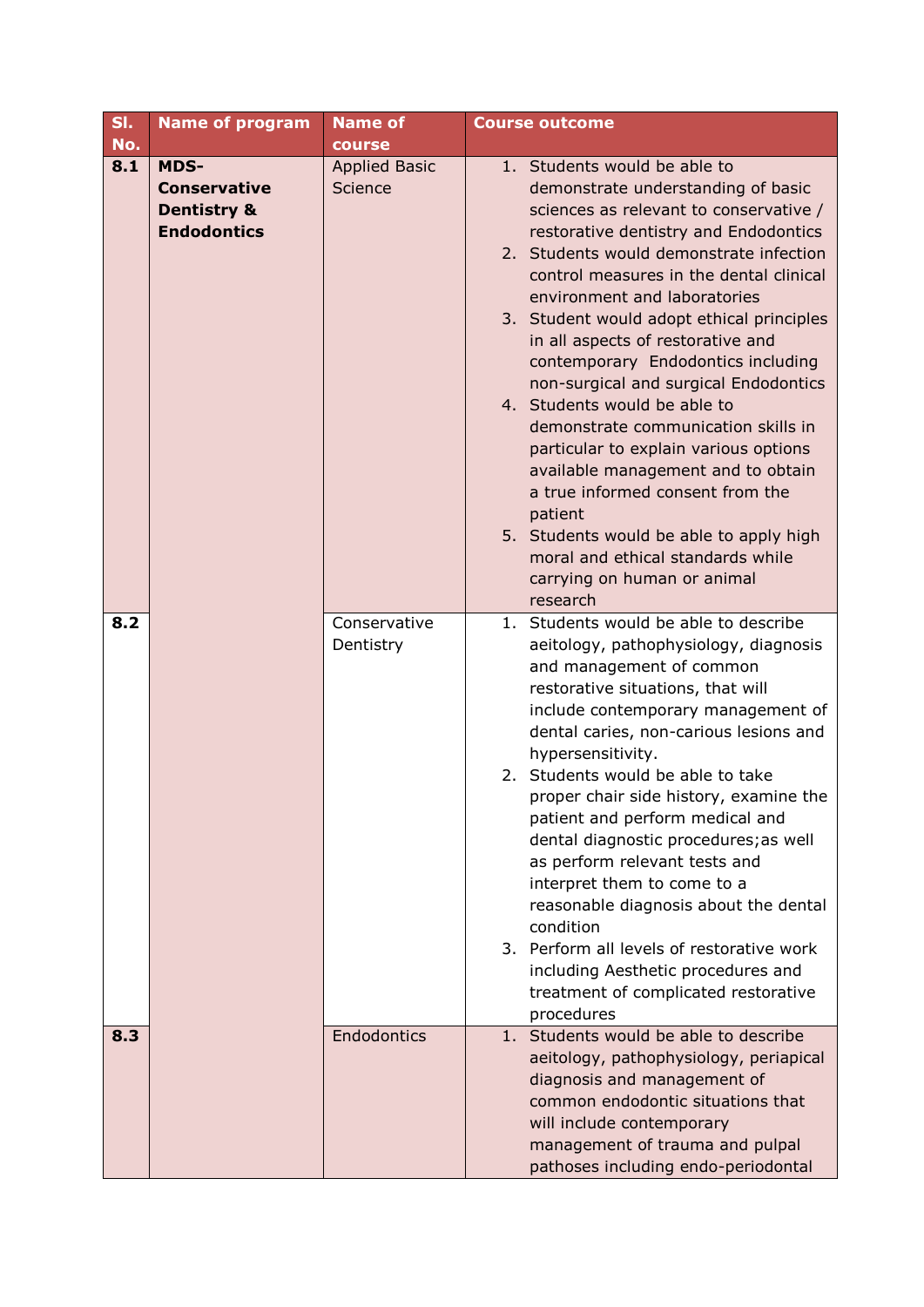|     |            | situations.<br>2. Students would be able to master<br>differential diagnosis and recognize<br>conditions that may require<br>multidisciplinary approach or a clinical<br>situation outside the realm of the<br>specialty, which he or she should be<br>able to recognize and refer to<br>appropriate specialist<br>3. Students would undertake complete<br>patient monitoring including<br>preoperative as well as post operative<br>care of the patient.<br>4. Students would perform all levels of<br>surgical and non-surgical Endodontics<br>including endodontic endoosseous<br>implants, retreatement as well as<br>endodontic-periodontal surgical<br>procedures as part of<br>multidisciplinary approach to clinical<br>condition<br>5. Students would be able to manage<br>acute pulpal and pulpo periodontal<br>situations |
|-----|------------|--------------------------------------------------------------------------------------------------------------------------------------------------------------------------------------------------------------------------------------------------------------------------------------------------------------------------------------------------------------------------------------------------------------------------------------------------------------------------------------------------------------------------------------------------------------------------------------------------------------------------------------------------------------------------------------------------------------------------------------------------------------------------------------------------------------------------------------|
| 8.4 | Long Essay | 1. Students would diagnose, plan and<br>execute challenging clinical cases<br>requiring comprehensive<br>management strategies using<br>contemporary materials and<br>techniques in the specialty of<br>conservative dentistry and<br>endodontics                                                                                                                                                                                                                                                                                                                                                                                                                                                                                                                                                                                    |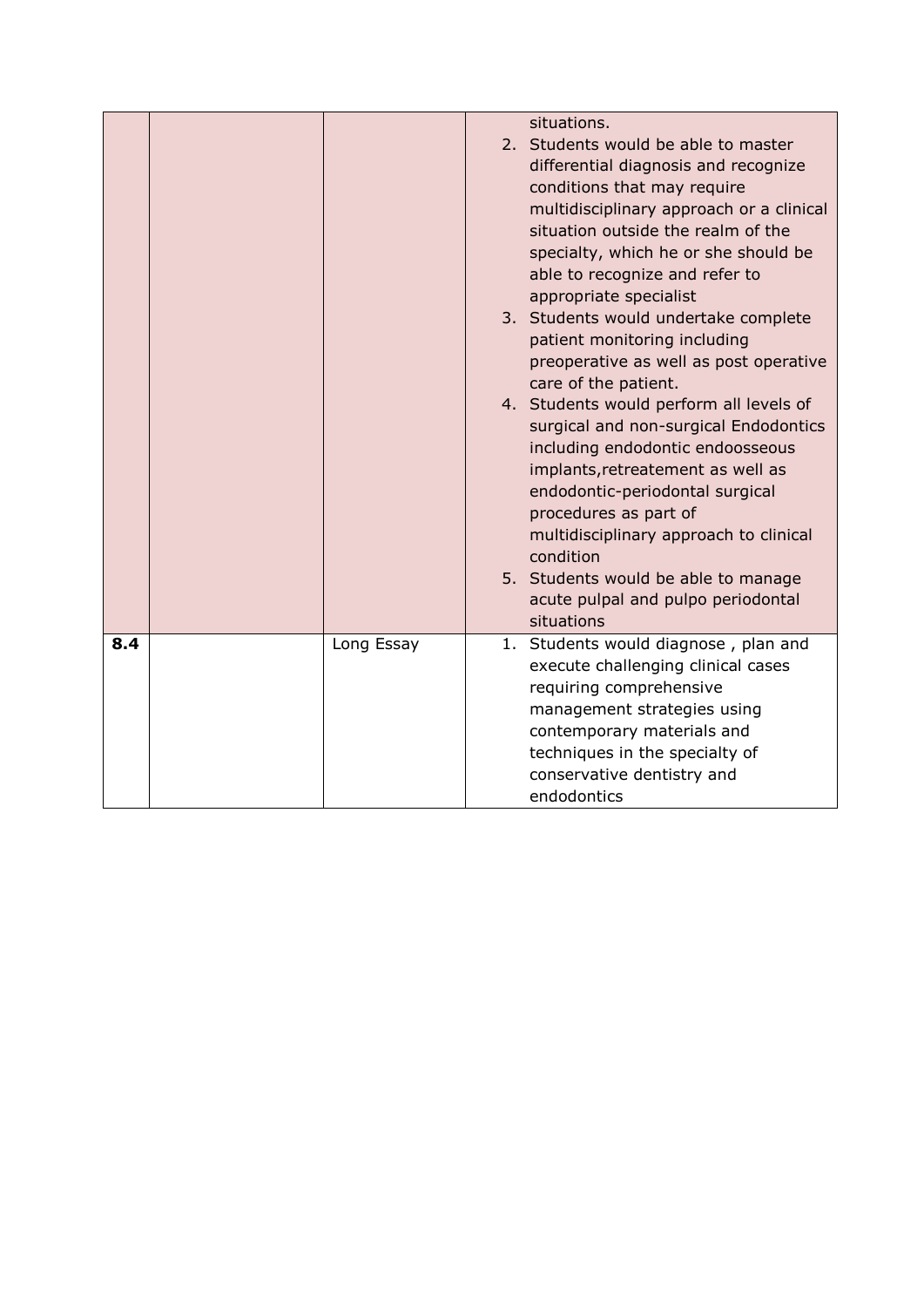| SI. | <b>Name of the</b>                                     | <b>Name of the</b>                                                              | <b>Course outcome</b>                                                                                                                                                                                                                                                                                                                                                                                                                                                                                                                                                                                                                                                                                                                                                                                                                                                                                           |
|-----|--------------------------------------------------------|---------------------------------------------------------------------------------|-----------------------------------------------------------------------------------------------------------------------------------------------------------------------------------------------------------------------------------------------------------------------------------------------------------------------------------------------------------------------------------------------------------------------------------------------------------------------------------------------------------------------------------------------------------------------------------------------------------------------------------------------------------------------------------------------------------------------------------------------------------------------------------------------------------------------------------------------------------------------------------------------------------------|
| No. | program                                                | course                                                                          |                                                                                                                                                                                                                                                                                                                                                                                                                                                                                                                                                                                                                                                                                                                                                                                                                                                                                                                 |
| 9.1 | <b>MDS-Public</b><br><b>Health</b><br><b>Dentistry</b> | Applied<br>Anatomy,<br>Physiology,<br>Pathology, and<br>Research<br>methodology | 1 .Apply basic sciences knowledge regarding<br>etiology, diagnosis and management of the<br>prevention, promotion and treatment of all<br>the oral conditions at the individual and<br>community level.<br>2. Ability to Take history, conduct clinical<br>examination including all diagnostic<br>procedure to arrive at diagnosis at the<br>individual level and conduct survey of the<br>community at state and national level of all<br>conditions related to oral health to arrive at<br>community diagnosis<br>3. To apply ethical and moral standards<br>while carrying out epidemiological<br>researches.<br>4. Be humble and accept the limitations in<br>his knowledge and skill and to ask for help<br>from colleagues when needed and promote<br>teamwork approach.<br>5. Respect patient's rights and privileges<br>including patients right to information and<br>right to seek a second opinion. |
| 9.2 |                                                        | <b>Public Health</b>                                                            | 1. Identify social, economic,<br>environmental and emotional<br>determinants in a given individual<br>patient or a community for the<br>purpose of planning and execution of<br>Community Oral Health Program.<br>2. Planning appropriate Community Oral<br>Health Program conduct the program<br>and evaluate at the community level.<br>3. Develop the planning,<br>implementation, evaluation and<br>administrative skills to carry out<br>successful community Oral Health<br>Programs.<br>4. To apply ethical and moral standards<br>while carrying out epidemiological<br>researches.                                                                                                                                                                                                                                                                                                                     |
| 9.3 |                                                        | <b>Dental Public</b><br>Health                                                  | 1. Ability to conduct Oral Health Surveys<br>in order to identify all the oral health<br>problems affecting the community<br>and find solutions using multi-<br>disciplinary approach.<br>2. Develop appropriate person power at<br>various levels and their effective<br>utilization.                                                                                                                                                                                                                                                                                                                                                                                                                                                                                                                                                                                                                          |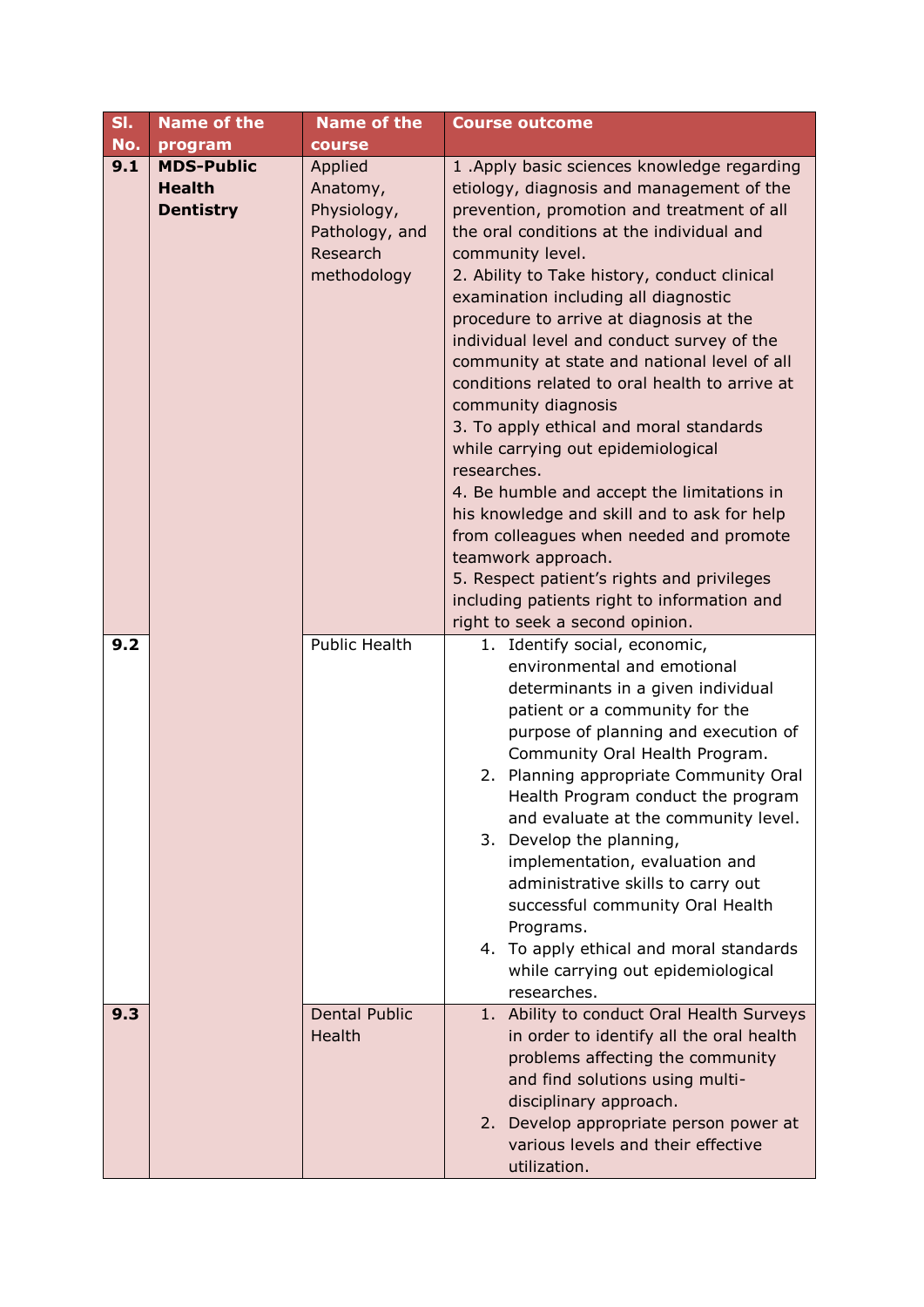|     |       | 3. Conduct survey and use appropriate<br>methods to impart Oral Health<br>Education.<br>4. Respect patient's rights and privileges<br>including patients right to information<br>and right to seek a second opinion.                                                                                                                                                                                                                                                                                         |
|-----|-------|--------------------------------------------------------------------------------------------------------------------------------------------------------------------------------------------------------------------------------------------------------------------------------------------------------------------------------------------------------------------------------------------------------------------------------------------------------------------------------------------------------------|
| 9.4 | Essay | 1. Identify social, economic,<br>environmental and emotional<br>determinants in a given individual<br>patient or a community for the<br>purpose of planning and execution of<br>Community Oral Health Program.<br>2. Ability to make use of knowledge of<br>epidemiology to identify causes and<br>plan appropriate preventive and<br>control measures.<br>3. Develop the planning,<br>implementation, evaluation and<br>administrative skills to carry out<br>successful community Oral Health<br>Programs. |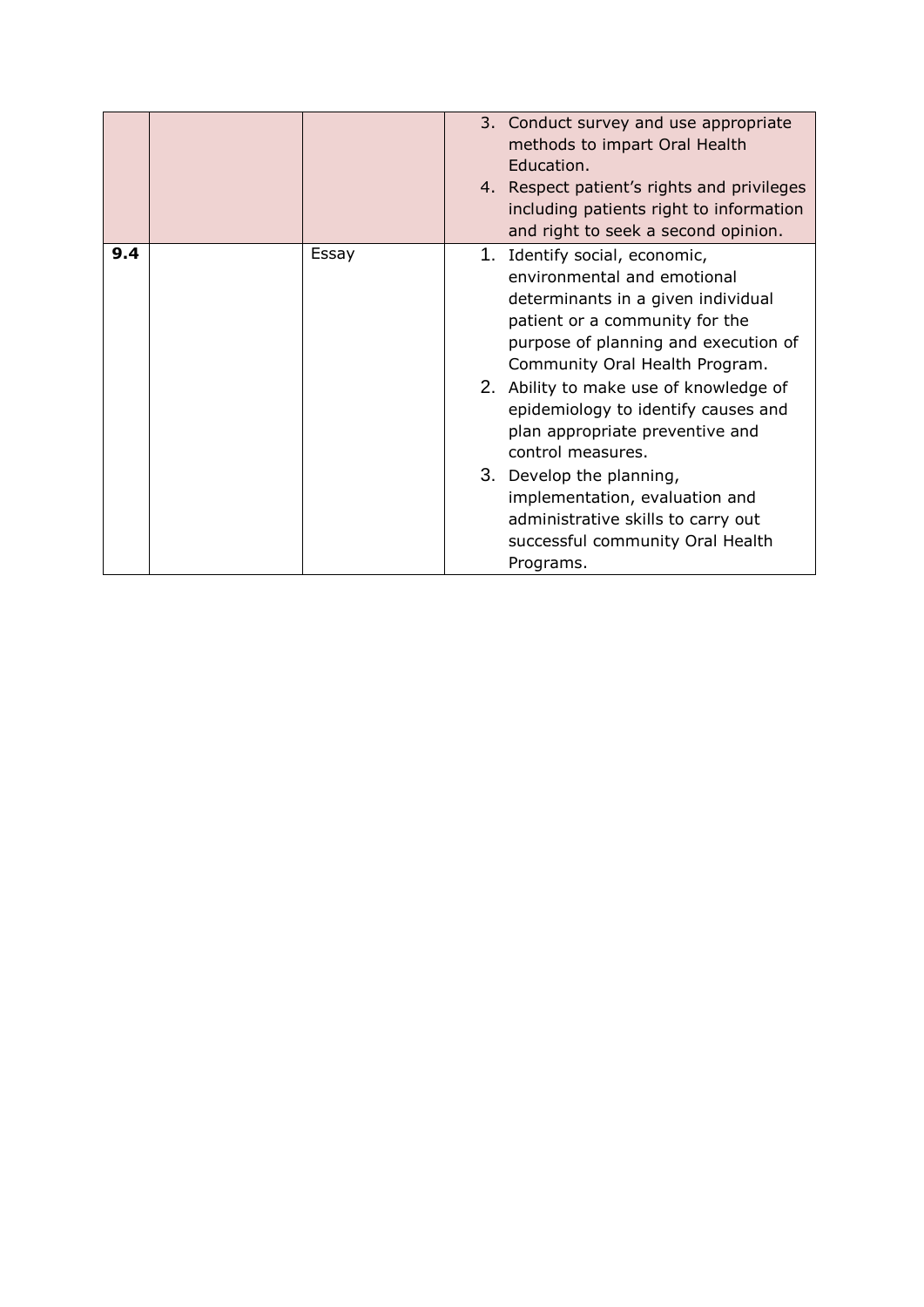## **Course outcomes - BDS**

| SI. | <b>Name of</b>                        | <b>Name of the</b>                                                                                               | <b>Course outcome</b>                                                                                                                                                                                                                                                                                                                                                                                                                                                                                       |  |  |
|-----|---------------------------------------|------------------------------------------------------------------------------------------------------------------|-------------------------------------------------------------------------------------------------------------------------------------------------------------------------------------------------------------------------------------------------------------------------------------------------------------------------------------------------------------------------------------------------------------------------------------------------------------------------------------------------------------|--|--|
| No. | the<br>program                        | course                                                                                                           |                                                                                                                                                                                                                                                                                                                                                                                                                                                                                                             |  |  |
| 1.1 | 1 <sup>st</sup><br><b>BDS</b><br>year | General Human<br>Anatomy,<br>Including<br>Embryology,<br>Osteology,<br>Histology<br>&<br><b>Medical Genetics</b> | 1. Dental student with knowledge on normal<br>disposition of the structures in the body,<br>microscopic structure of the various<br>tissues, nervous system to locate the site<br>of lesions, sectional anatomy of head,<br>neck and brain.<br>2. Dental student possessing skills to locate<br>various structures of head and neck of<br>the body, identify various tissues under<br>microscope,<br>3. Dental<br>student with<br>integrated<br>an<br>knowledge on basic sciences and clinical<br>subjects. |  |  |
| 1.2 | $1^{\rm st}$<br><b>BDS</b><br>year    | General Human<br>Physiology                                                                                      | 1. Dental student with knowledge on normal<br>functioning of all the organ systems and<br>their interactions, relative contribution of<br>the<br>each<br>organ<br>system<br>towards<br>body function,<br>maintenance<br>of total<br>physiological principles underlying the<br>pathogenesis of various diseases and oral<br>and para - oral structures.<br>Dental student with basic skill to conduct<br>2.<br>interpret<br>and<br>experimental<br>and<br>investigative data,                               |  |  |
| 1.3 | 1 <sup>st</sup><br><b>BDS</b><br>year | Biochemistry                                                                                                     | 1<br>Dental<br>student with<br>knowledge<br><b>on</b><br>biochemical agents related to dentistry,<br>various micro and macro nutrients.                                                                                                                                                                                                                                                                                                                                                                     |  |  |
| 1.4 | $1^{\rm st}$<br><b>BDS</b><br>Year    | Dental Anatomy,<br>Embryology And<br>Oral Histology                                                              | 1. Dental graduate with basic knowledge on<br>Morphology of both deciduous<br>and<br>permanent teeth, Methods of identifying<br>the teeth and age of the plaster cast<br>2. Dental graduate with basic skills in Wax<br>carving of teeth, Identifying the basic<br>histology slides by microscopy<br>3. Dental graduate with<br>potential<br>to<br>efficiently communicate<br>physiological<br>development, morphology, structure &<br>functions of teeth and oral & paraoral<br>tissues & its variations.  |  |  |
| 2.1 | 2 <sup>nd</sup><br><b>BDS</b><br>Year | General<br>Pathology                                                                                             | 1. Dental student with knowledge<br>on<br>pathological changes at macroscopic and<br>microscopic levels, capabilities<br>and<br>limitations of morphological Pathology in                                                                                                                                                                                                                                                                                                                                   |  |  |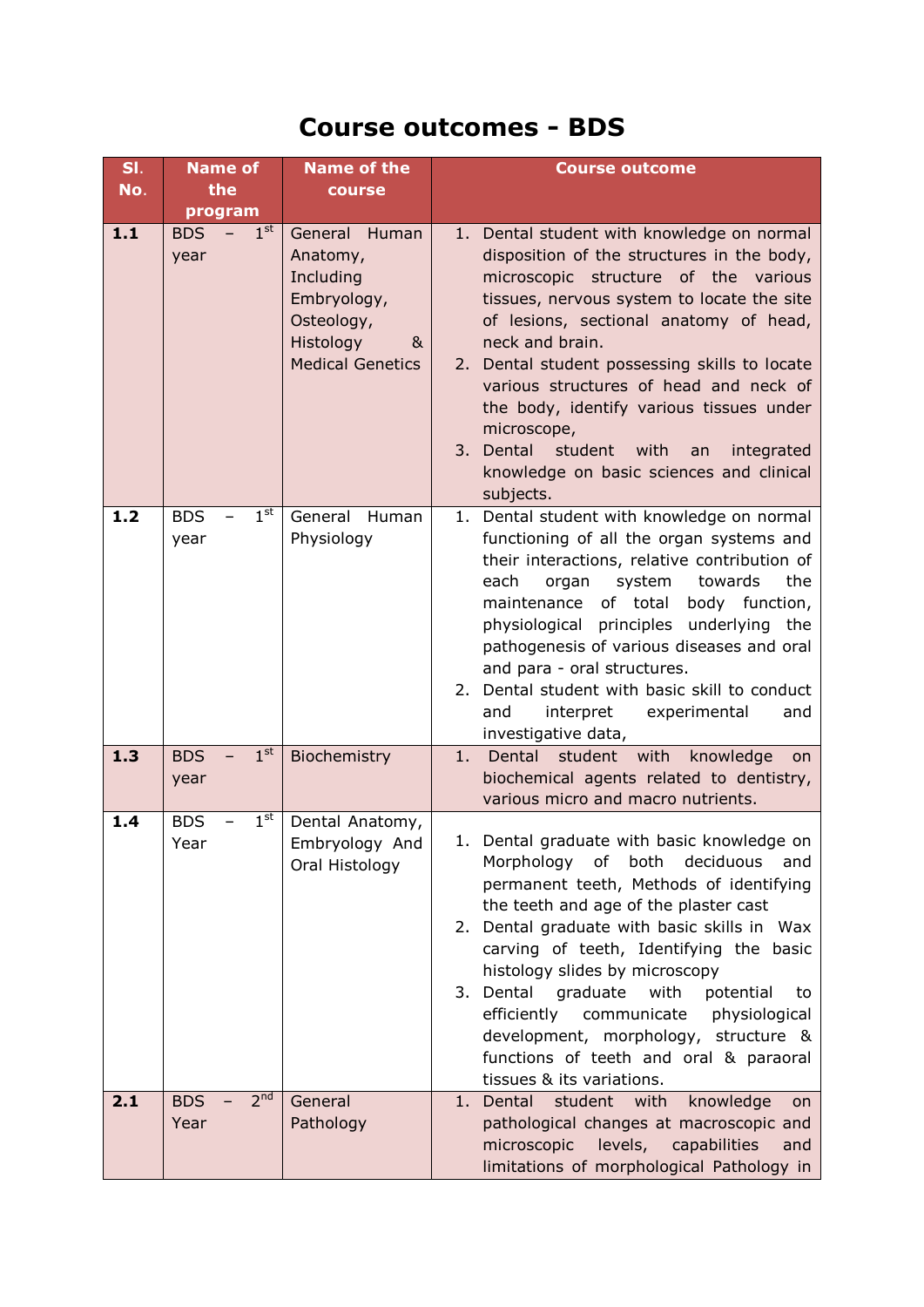| 2. Dental student with an ability to integrate<br>knowledge from the basic sciences to<br>clinical application in dentistry<br>2 <sup>nd</sup><br>2.2<br>Microbiology<br>1. Dental student with sound understanding<br><b>BDS</b><br>Year<br>of various infectious diseases and lesions<br>in the oral cavity, various methods of<br>Sterilisation and disinfection.<br>2. Dental student with basic skills to select,<br>collect and transport clinical specimens to<br>the laboratory and be able to carry out<br>proper aseptic procedures in the dental<br>clinic.<br>2 <sup>nd</sup><br>2.3<br><b>BDS</b><br>General<br>1. Dental<br>student with<br>knowledge<br>and<br>on<br>Year<br>contraindications;<br>Dental<br>indications,<br>Pharmacology<br>interactions, allergies<br>and<br>adverse<br>reactions of commonly used drugs, use of<br>and<br>drugs in<br>disease<br>with<br>Therapeutics<br>appropriate<br>consideration to its efficacy, safety for<br>individual and mass therapy needs.<br>2. Dental student with an ability to advice<br>special care in prescribing common and<br>essential drugs in<br>special<br>medical<br>situations such as pregnancy, lactation,<br>old age, renal, hepatic damage and<br>immune compromised patients.<br>3. Dental student with skills to prescribe<br>drugs for common dental and medical<br>ailments, appreciate adverse reactions<br>and drug interactions of commonly used<br>drugs.<br>2 <sup>nd</sup><br>2.4<br><b>BDS</b><br><b>Dental Materials</b><br>1. Dental<br>student<br>with<br>of<br>knowledge<br>Year<br>chemical,<br>physical,<br>mechanical<br>and<br>biological properties of all materials used<br>in dentistry.<br>Dental<br>student<br>with<br>2.<br>ability<br>an<br>to<br>manipulate various dental materials<br>2 <sup>nd</sup><br>Pre-Clinical<br>2.5<br><b>BDS</b><br>1. Dental student with sound knowledge on<br>Year<br>Prosthodontics<br>landmarks in edentulous patients would<br>be able to do all lab procedures to make<br>a conventional complete denture.<br>2 <sup>nd</sup><br>2.6<br><b>BDS</b><br>Pre-Clinical<br>Dental student will sound knowledge on<br>1.<br>Year<br>Conservative<br>hand and rotary cutting instruments.<br>Dentistry<br>2. Dental student with basic skill to prepare<br>designs<br>cavity<br>to<br>receive<br>various<br>restorative materials on typhodont teeth<br>in skill laboratory.<br>3 <sup>rd</sup><br>3.1<br>General<br><b>BDS</b><br>Dental student with sound knowledge on<br>1.<br>Medicine<br>oral manifestations of systemic diseases,<br>Year |  |  |  | its contribution to dentistry. |
|-------------------------------------------------------------------------------------------------------------------------------------------------------------------------------------------------------------------------------------------------------------------------------------------------------------------------------------------------------------------------------------------------------------------------------------------------------------------------------------------------------------------------------------------------------------------------------------------------------------------------------------------------------------------------------------------------------------------------------------------------------------------------------------------------------------------------------------------------------------------------------------------------------------------------------------------------------------------------------------------------------------------------------------------------------------------------------------------------------------------------------------------------------------------------------------------------------------------------------------------------------------------------------------------------------------------------------------------------------------------------------------------------------------------------------------------------------------------------------------------------------------------------------------------------------------------------------------------------------------------------------------------------------------------------------------------------------------------------------------------------------------------------------------------------------------------------------------------------------------------------------------------------------------------------------------------------------------------------------------------------------------------------------------------------------------------------------------------------------------------------------------------------------------------------------------------------------------------------------------------------------------------------------------------------------------------------------------------------------------------------------------------------------------------------------------------------------------------------------------------------------------------------------------------------------------------------------------------|--|--|--|--------------------------------|
|                                                                                                                                                                                                                                                                                                                                                                                                                                                                                                                                                                                                                                                                                                                                                                                                                                                                                                                                                                                                                                                                                                                                                                                                                                                                                                                                                                                                                                                                                                                                                                                                                                                                                                                                                                                                                                                                                                                                                                                                                                                                                                                                                                                                                                                                                                                                                                                                                                                                                                                                                                                           |  |  |  |                                |
|                                                                                                                                                                                                                                                                                                                                                                                                                                                                                                                                                                                                                                                                                                                                                                                                                                                                                                                                                                                                                                                                                                                                                                                                                                                                                                                                                                                                                                                                                                                                                                                                                                                                                                                                                                                                                                                                                                                                                                                                                                                                                                                                                                                                                                                                                                                                                                                                                                                                                                                                                                                           |  |  |  |                                |
|                                                                                                                                                                                                                                                                                                                                                                                                                                                                                                                                                                                                                                                                                                                                                                                                                                                                                                                                                                                                                                                                                                                                                                                                                                                                                                                                                                                                                                                                                                                                                                                                                                                                                                                                                                                                                                                                                                                                                                                                                                                                                                                                                                                                                                                                                                                                                                                                                                                                                                                                                                                           |  |  |  |                                |
|                                                                                                                                                                                                                                                                                                                                                                                                                                                                                                                                                                                                                                                                                                                                                                                                                                                                                                                                                                                                                                                                                                                                                                                                                                                                                                                                                                                                                                                                                                                                                                                                                                                                                                                                                                                                                                                                                                                                                                                                                                                                                                                                                                                                                                                                                                                                                                                                                                                                                                                                                                                           |  |  |  |                                |
|                                                                                                                                                                                                                                                                                                                                                                                                                                                                                                                                                                                                                                                                                                                                                                                                                                                                                                                                                                                                                                                                                                                                                                                                                                                                                                                                                                                                                                                                                                                                                                                                                                                                                                                                                                                                                                                                                                                                                                                                                                                                                                                                                                                                                                                                                                                                                                                                                                                                                                                                                                                           |  |  |  |                                |
|                                                                                                                                                                                                                                                                                                                                                                                                                                                                                                                                                                                                                                                                                                                                                                                                                                                                                                                                                                                                                                                                                                                                                                                                                                                                                                                                                                                                                                                                                                                                                                                                                                                                                                                                                                                                                                                                                                                                                                                                                                                                                                                                                                                                                                                                                                                                                                                                                                                                                                                                                                                           |  |  |  |                                |
|                                                                                                                                                                                                                                                                                                                                                                                                                                                                                                                                                                                                                                                                                                                                                                                                                                                                                                                                                                                                                                                                                                                                                                                                                                                                                                                                                                                                                                                                                                                                                                                                                                                                                                                                                                                                                                                                                                                                                                                                                                                                                                                                                                                                                                                                                                                                                                                                                                                                                                                                                                                           |  |  |  |                                |
|                                                                                                                                                                                                                                                                                                                                                                                                                                                                                                                                                                                                                                                                                                                                                                                                                                                                                                                                                                                                                                                                                                                                                                                                                                                                                                                                                                                                                                                                                                                                                                                                                                                                                                                                                                                                                                                                                                                                                                                                                                                                                                                                                                                                                                                                                                                                                                                                                                                                                                                                                                                           |  |  |  |                                |
|                                                                                                                                                                                                                                                                                                                                                                                                                                                                                                                                                                                                                                                                                                                                                                                                                                                                                                                                                                                                                                                                                                                                                                                                                                                                                                                                                                                                                                                                                                                                                                                                                                                                                                                                                                                                                                                                                                                                                                                                                                                                                                                                                                                                                                                                                                                                                                                                                                                                                                                                                                                           |  |  |  |                                |
|                                                                                                                                                                                                                                                                                                                                                                                                                                                                                                                                                                                                                                                                                                                                                                                                                                                                                                                                                                                                                                                                                                                                                                                                                                                                                                                                                                                                                                                                                                                                                                                                                                                                                                                                                                                                                                                                                                                                                                                                                                                                                                                                                                                                                                                                                                                                                                                                                                                                                                                                                                                           |  |  |  |                                |
|                                                                                                                                                                                                                                                                                                                                                                                                                                                                                                                                                                                                                                                                                                                                                                                                                                                                                                                                                                                                                                                                                                                                                                                                                                                                                                                                                                                                                                                                                                                                                                                                                                                                                                                                                                                                                                                                                                                                                                                                                                                                                                                                                                                                                                                                                                                                                                                                                                                                                                                                                                                           |  |  |  |                                |
|                                                                                                                                                                                                                                                                                                                                                                                                                                                                                                                                                                                                                                                                                                                                                                                                                                                                                                                                                                                                                                                                                                                                                                                                                                                                                                                                                                                                                                                                                                                                                                                                                                                                                                                                                                                                                                                                                                                                                                                                                                                                                                                                                                                                                                                                                                                                                                                                                                                                                                                                                                                           |  |  |  |                                |
|                                                                                                                                                                                                                                                                                                                                                                                                                                                                                                                                                                                                                                                                                                                                                                                                                                                                                                                                                                                                                                                                                                                                                                                                                                                                                                                                                                                                                                                                                                                                                                                                                                                                                                                                                                                                                                                                                                                                                                                                                                                                                                                                                                                                                                                                                                                                                                                                                                                                                                                                                                                           |  |  |  |                                |
|                                                                                                                                                                                                                                                                                                                                                                                                                                                                                                                                                                                                                                                                                                                                                                                                                                                                                                                                                                                                                                                                                                                                                                                                                                                                                                                                                                                                                                                                                                                                                                                                                                                                                                                                                                                                                                                                                                                                                                                                                                                                                                                                                                                                                                                                                                                                                                                                                                                                                                                                                                                           |  |  |  |                                |
|                                                                                                                                                                                                                                                                                                                                                                                                                                                                                                                                                                                                                                                                                                                                                                                                                                                                                                                                                                                                                                                                                                                                                                                                                                                                                                                                                                                                                                                                                                                                                                                                                                                                                                                                                                                                                                                                                                                                                                                                                                                                                                                                                                                                                                                                                                                                                                                                                                                                                                                                                                                           |  |  |  |                                |
|                                                                                                                                                                                                                                                                                                                                                                                                                                                                                                                                                                                                                                                                                                                                                                                                                                                                                                                                                                                                                                                                                                                                                                                                                                                                                                                                                                                                                                                                                                                                                                                                                                                                                                                                                                                                                                                                                                                                                                                                                                                                                                                                                                                                                                                                                                                                                                                                                                                                                                                                                                                           |  |  |  |                                |
|                                                                                                                                                                                                                                                                                                                                                                                                                                                                                                                                                                                                                                                                                                                                                                                                                                                                                                                                                                                                                                                                                                                                                                                                                                                                                                                                                                                                                                                                                                                                                                                                                                                                                                                                                                                                                                                                                                                                                                                                                                                                                                                                                                                                                                                                                                                                                                                                                                                                                                                                                                                           |  |  |  |                                |
|                                                                                                                                                                                                                                                                                                                                                                                                                                                                                                                                                                                                                                                                                                                                                                                                                                                                                                                                                                                                                                                                                                                                                                                                                                                                                                                                                                                                                                                                                                                                                                                                                                                                                                                                                                                                                                                                                                                                                                                                                                                                                                                                                                                                                                                                                                                                                                                                                                                                                                                                                                                           |  |  |  |                                |
|                                                                                                                                                                                                                                                                                                                                                                                                                                                                                                                                                                                                                                                                                                                                                                                                                                                                                                                                                                                                                                                                                                                                                                                                                                                                                                                                                                                                                                                                                                                                                                                                                                                                                                                                                                                                                                                                                                                                                                                                                                                                                                                                                                                                                                                                                                                                                                                                                                                                                                                                                                                           |  |  |  |                                |
|                                                                                                                                                                                                                                                                                                                                                                                                                                                                                                                                                                                                                                                                                                                                                                                                                                                                                                                                                                                                                                                                                                                                                                                                                                                                                                                                                                                                                                                                                                                                                                                                                                                                                                                                                                                                                                                                                                                                                                                                                                                                                                                                                                                                                                                                                                                                                                                                                                                                                                                                                                                           |  |  |  |                                |
|                                                                                                                                                                                                                                                                                                                                                                                                                                                                                                                                                                                                                                                                                                                                                                                                                                                                                                                                                                                                                                                                                                                                                                                                                                                                                                                                                                                                                                                                                                                                                                                                                                                                                                                                                                                                                                                                                                                                                                                                                                                                                                                                                                                                                                                                                                                                                                                                                                                                                                                                                                                           |  |  |  |                                |
|                                                                                                                                                                                                                                                                                                                                                                                                                                                                                                                                                                                                                                                                                                                                                                                                                                                                                                                                                                                                                                                                                                                                                                                                                                                                                                                                                                                                                                                                                                                                                                                                                                                                                                                                                                                                                                                                                                                                                                                                                                                                                                                                                                                                                                                                                                                                                                                                                                                                                                                                                                                           |  |  |  |                                |
|                                                                                                                                                                                                                                                                                                                                                                                                                                                                                                                                                                                                                                                                                                                                                                                                                                                                                                                                                                                                                                                                                                                                                                                                                                                                                                                                                                                                                                                                                                                                                                                                                                                                                                                                                                                                                                                                                                                                                                                                                                                                                                                                                                                                                                                                                                                                                                                                                                                                                                                                                                                           |  |  |  |                                |
|                                                                                                                                                                                                                                                                                                                                                                                                                                                                                                                                                                                                                                                                                                                                                                                                                                                                                                                                                                                                                                                                                                                                                                                                                                                                                                                                                                                                                                                                                                                                                                                                                                                                                                                                                                                                                                                                                                                                                                                                                                                                                                                                                                                                                                                                                                                                                                                                                                                                                                                                                                                           |  |  |  |                                |
|                                                                                                                                                                                                                                                                                                                                                                                                                                                                                                                                                                                                                                                                                                                                                                                                                                                                                                                                                                                                                                                                                                                                                                                                                                                                                                                                                                                                                                                                                                                                                                                                                                                                                                                                                                                                                                                                                                                                                                                                                                                                                                                                                                                                                                                                                                                                                                                                                                                                                                                                                                                           |  |  |  |                                |
|                                                                                                                                                                                                                                                                                                                                                                                                                                                                                                                                                                                                                                                                                                                                                                                                                                                                                                                                                                                                                                                                                                                                                                                                                                                                                                                                                                                                                                                                                                                                                                                                                                                                                                                                                                                                                                                                                                                                                                                                                                                                                                                                                                                                                                                                                                                                                                                                                                                                                                                                                                                           |  |  |  |                                |
|                                                                                                                                                                                                                                                                                                                                                                                                                                                                                                                                                                                                                                                                                                                                                                                                                                                                                                                                                                                                                                                                                                                                                                                                                                                                                                                                                                                                                                                                                                                                                                                                                                                                                                                                                                                                                                                                                                                                                                                                                                                                                                                                                                                                                                                                                                                                                                                                                                                                                                                                                                                           |  |  |  |                                |
|                                                                                                                                                                                                                                                                                                                                                                                                                                                                                                                                                                                                                                                                                                                                                                                                                                                                                                                                                                                                                                                                                                                                                                                                                                                                                                                                                                                                                                                                                                                                                                                                                                                                                                                                                                                                                                                                                                                                                                                                                                                                                                                                                                                                                                                                                                                                                                                                                                                                                                                                                                                           |  |  |  |                                |
|                                                                                                                                                                                                                                                                                                                                                                                                                                                                                                                                                                                                                                                                                                                                                                                                                                                                                                                                                                                                                                                                                                                                                                                                                                                                                                                                                                                                                                                                                                                                                                                                                                                                                                                                                                                                                                                                                                                                                                                                                                                                                                                                                                                                                                                                                                                                                                                                                                                                                                                                                                                           |  |  |  |                                |
|                                                                                                                                                                                                                                                                                                                                                                                                                                                                                                                                                                                                                                                                                                                                                                                                                                                                                                                                                                                                                                                                                                                                                                                                                                                                                                                                                                                                                                                                                                                                                                                                                                                                                                                                                                                                                                                                                                                                                                                                                                                                                                                                                                                                                                                                                                                                                                                                                                                                                                                                                                                           |  |  |  |                                |
|                                                                                                                                                                                                                                                                                                                                                                                                                                                                                                                                                                                                                                                                                                                                                                                                                                                                                                                                                                                                                                                                                                                                                                                                                                                                                                                                                                                                                                                                                                                                                                                                                                                                                                                                                                                                                                                                                                                                                                                                                                                                                                                                                                                                                                                                                                                                                                                                                                                                                                                                                                                           |  |  |  |                                |
|                                                                                                                                                                                                                                                                                                                                                                                                                                                                                                                                                                                                                                                                                                                                                                                                                                                                                                                                                                                                                                                                                                                                                                                                                                                                                                                                                                                                                                                                                                                                                                                                                                                                                                                                                                                                                                                                                                                                                                                                                                                                                                                                                                                                                                                                                                                                                                                                                                                                                                                                                                                           |  |  |  |                                |
|                                                                                                                                                                                                                                                                                                                                                                                                                                                                                                                                                                                                                                                                                                                                                                                                                                                                                                                                                                                                                                                                                                                                                                                                                                                                                                                                                                                                                                                                                                                                                                                                                                                                                                                                                                                                                                                                                                                                                                                                                                                                                                                                                                                                                                                                                                                                                                                                                                                                                                                                                                                           |  |  |  |                                |
|                                                                                                                                                                                                                                                                                                                                                                                                                                                                                                                                                                                                                                                                                                                                                                                                                                                                                                                                                                                                                                                                                                                                                                                                                                                                                                                                                                                                                                                                                                                                                                                                                                                                                                                                                                                                                                                                                                                                                                                                                                                                                                                                                                                                                                                                                                                                                                                                                                                                                                                                                                                           |  |  |  |                                |
|                                                                                                                                                                                                                                                                                                                                                                                                                                                                                                                                                                                                                                                                                                                                                                                                                                                                                                                                                                                                                                                                                                                                                                                                                                                                                                                                                                                                                                                                                                                                                                                                                                                                                                                                                                                                                                                                                                                                                                                                                                                                                                                                                                                                                                                                                                                                                                                                                                                                                                                                                                                           |  |  |  |                                |
|                                                                                                                                                                                                                                                                                                                                                                                                                                                                                                                                                                                                                                                                                                                                                                                                                                                                                                                                                                                                                                                                                                                                                                                                                                                                                                                                                                                                                                                                                                                                                                                                                                                                                                                                                                                                                                                                                                                                                                                                                                                                                                                                                                                                                                                                                                                                                                                                                                                                                                                                                                                           |  |  |  |                                |
|                                                                                                                                                                                                                                                                                                                                                                                                                                                                                                                                                                                                                                                                                                                                                                                                                                                                                                                                                                                                                                                                                                                                                                                                                                                                                                                                                                                                                                                                                                                                                                                                                                                                                                                                                                                                                                                                                                                                                                                                                                                                                                                                                                                                                                                                                                                                                                                                                                                                                                                                                                                           |  |  |  |                                |
|                                                                                                                                                                                                                                                                                                                                                                                                                                                                                                                                                                                                                                                                                                                                                                                                                                                                                                                                                                                                                                                                                                                                                                                                                                                                                                                                                                                                                                                                                                                                                                                                                                                                                                                                                                                                                                                                                                                                                                                                                                                                                                                                                                                                                                                                                                                                                                                                                                                                                                                                                                                           |  |  |  |                                |
|                                                                                                                                                                                                                                                                                                                                                                                                                                                                                                                                                                                                                                                                                                                                                                                                                                                                                                                                                                                                                                                                                                                                                                                                                                                                                                                                                                                                                                                                                                                                                                                                                                                                                                                                                                                                                                                                                                                                                                                                                                                                                                                                                                                                                                                                                                                                                                                                                                                                                                                                                                                           |  |  |  |                                |
|                                                                                                                                                                                                                                                                                                                                                                                                                                                                                                                                                                                                                                                                                                                                                                                                                                                                                                                                                                                                                                                                                                                                                                                                                                                                                                                                                                                                                                                                                                                                                                                                                                                                                                                                                                                                                                                                                                                                                                                                                                                                                                                                                                                                                                                                                                                                                                                                                                                                                                                                                                                           |  |  |  |                                |
|                                                                                                                                                                                                                                                                                                                                                                                                                                                                                                                                                                                                                                                                                                                                                                                                                                                                                                                                                                                                                                                                                                                                                                                                                                                                                                                                                                                                                                                                                                                                                                                                                                                                                                                                                                                                                                                                                                                                                                                                                                                                                                                                                                                                                                                                                                                                                                                                                                                                                                                                                                                           |  |  |  |                                |
|                                                                                                                                                                                                                                                                                                                                                                                                                                                                                                                                                                                                                                                                                                                                                                                                                                                                                                                                                                                                                                                                                                                                                                                                                                                                                                                                                                                                                                                                                                                                                                                                                                                                                                                                                                                                                                                                                                                                                                                                                                                                                                                                                                                                                                                                                                                                                                                                                                                                                                                                                                                           |  |  |  |                                |
|                                                                                                                                                                                                                                                                                                                                                                                                                                                                                                                                                                                                                                                                                                                                                                                                                                                                                                                                                                                                                                                                                                                                                                                                                                                                                                                                                                                                                                                                                                                                                                                                                                                                                                                                                                                                                                                                                                                                                                                                                                                                                                                                                                                                                                                                                                                                                                                                                                                                                                                                                                                           |  |  |  |                                |
|                                                                                                                                                                                                                                                                                                                                                                                                                                                                                                                                                                                                                                                                                                                                                                                                                                                                                                                                                                                                                                                                                                                                                                                                                                                                                                                                                                                                                                                                                                                                                                                                                                                                                                                                                                                                                                                                                                                                                                                                                                                                                                                                                                                                                                                                                                                                                                                                                                                                                                                                                                                           |  |  |  |                                |
|                                                                                                                                                                                                                                                                                                                                                                                                                                                                                                                                                                                                                                                                                                                                                                                                                                                                                                                                                                                                                                                                                                                                                                                                                                                                                                                                                                                                                                                                                                                                                                                                                                                                                                                                                                                                                                                                                                                                                                                                                                                                                                                                                                                                                                                                                                                                                                                                                                                                                                                                                                                           |  |  |  |                                |
|                                                                                                                                                                                                                                                                                                                                                                                                                                                                                                                                                                                                                                                                                                                                                                                                                                                                                                                                                                                                                                                                                                                                                                                                                                                                                                                                                                                                                                                                                                                                                                                                                                                                                                                                                                                                                                                                                                                                                                                                                                                                                                                                                                                                                                                                                                                                                                                                                                                                                                                                                                                           |  |  |  |                                |
|                                                                                                                                                                                                                                                                                                                                                                                                                                                                                                                                                                                                                                                                                                                                                                                                                                                                                                                                                                                                                                                                                                                                                                                                                                                                                                                                                                                                                                                                                                                                                                                                                                                                                                                                                                                                                                                                                                                                                                                                                                                                                                                                                                                                                                                                                                                                                                                                                                                                                                                                                                                           |  |  |  |                                |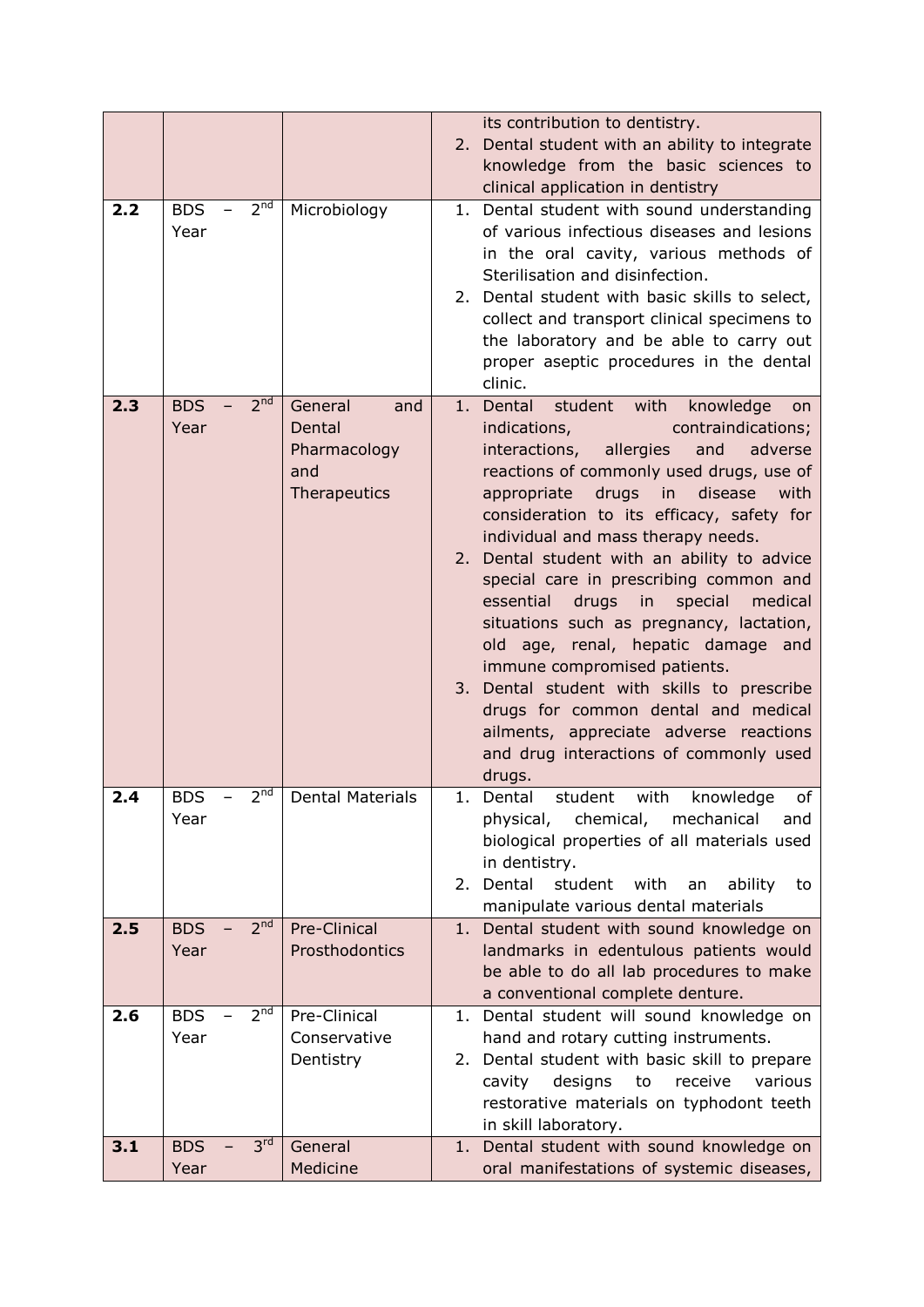|     |                                       |                                   | medical emergencies in dental practice.<br>special precautions/ contraindication of<br>anesthesia.<br>2. Dental students with ability to diagnose<br>and manage various common medical<br>problems encountered in general, dental<br>practice and dental emergencies.<br>3. Dental student with basic skill to prevent<br>and manage complications encountered<br>while carrying out various dental surgical<br>and other procedures.                                                                                                                             |
|-----|---------------------------------------|-----------------------------------|-------------------------------------------------------------------------------------------------------------------------------------------------------------------------------------------------------------------------------------------------------------------------------------------------------------------------------------------------------------------------------------------------------------------------------------------------------------------------------------------------------------------------------------------------------------------|
| 3.2 | $3^{\text{rd}}$<br><b>BDS</b><br>Year | General Surgery                   | student<br>1. Dental<br>with<br>sound<br>knowledge on anomalies, lesions and<br>diseases of the teeth, mouth and jaws.<br>2. Dental student with an ability to diagnose<br>and manage various common surgical<br>problems encountered in general, dental<br>practice and dental emergencies.                                                                                                                                                                                                                                                                      |
| 3.3 | 3 <sup>rd</sup><br><b>BDS</b><br>Year | Oral Pathology                    | 1. Dental graduate with basic knowledge on<br>pathogenesis of Oral disease, diagnosis<br>based<br>comparison<br>on<br>and<br>radiograph and histopathologic features<br>of oral disease<br>2. Dental graduate with basic skills in<br>preparation of ground sections and oral<br>smears, age estimation based on teeth,<br>identifying and diagnosing the pathology<br>based on light microscopy<br>3. Dental graduate<br>with<br>potential<br>efficiently<br>diagnosis<br>communicate<br>correlate with other oral disease with<br>their pathological processes. |
| 4.1 | 4 <sup>th</sup><br><b>BDS</b><br>Year | Medicine<br>Oral<br>and Radiology | 1. Generate graduates that demonstrate the<br>necessary knowledge, skills and attitude<br>Oral<br>&<br>Maxillofacial<br>Diagnosis,<br>in.<br>Diagnostic<br>procedures<br>and<br>management of such disorders.<br>2. Create confident and competent Dental<br>professionals who can accomplish and<br>execute clinical deftness in the diagnosis<br>and management of Orofacial disorders                                                                                                                                                                          |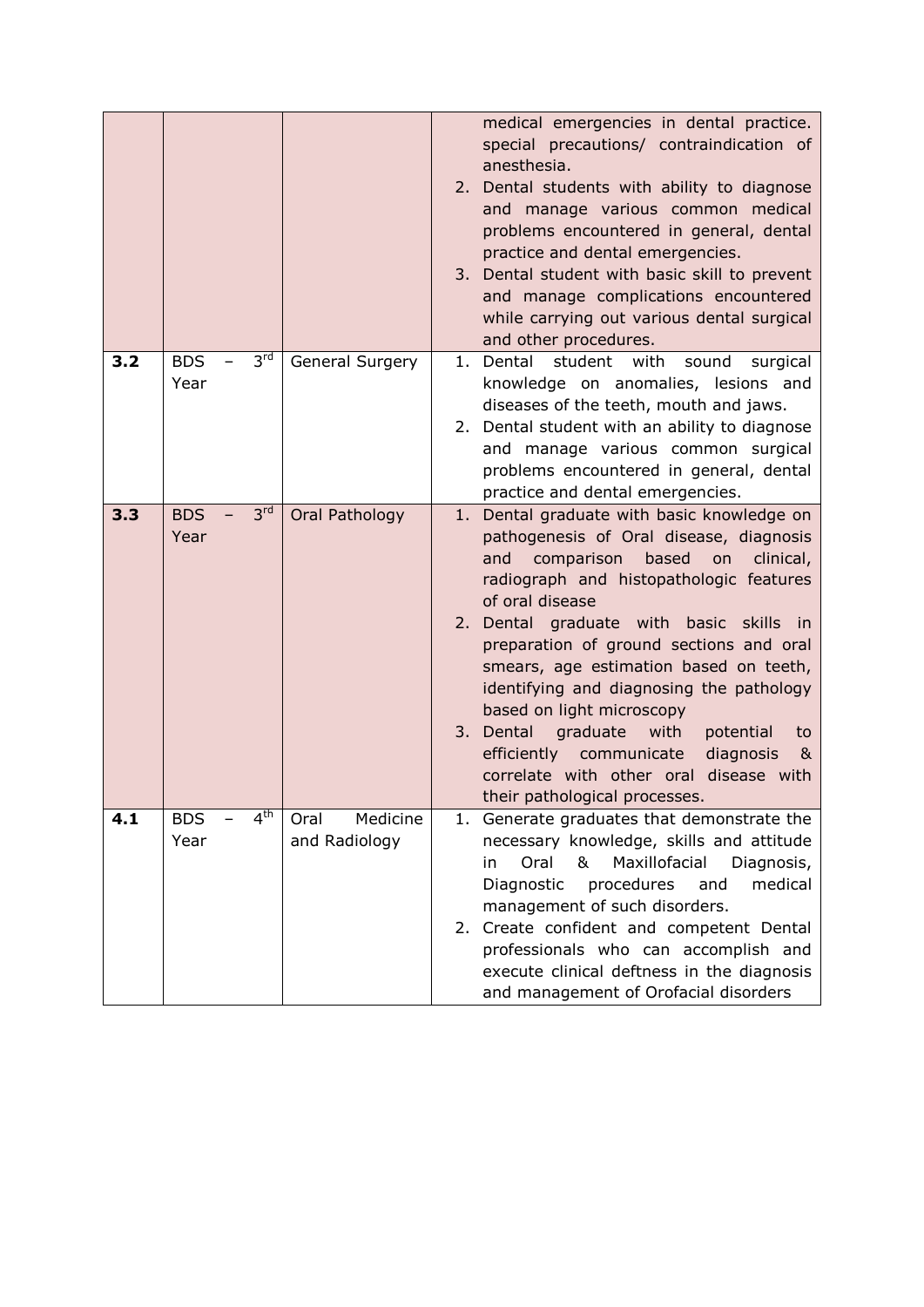| 4.2 | <b>BDS</b><br>Year | 4 <sup>th</sup> | Oral<br>and<br>Maxillofacial<br>Surgery         |                            | 1. Application of knowledge of related<br>medical subjects in management of<br>patients with oral surgical problem.<br>2. Sufficient<br>knowledge<br>diagnose,<br>to<br>manage and treat minor oral surgical<br>procedures.<br>3. Understanding and exposure<br>to the<br>management of major oral<br>surgical<br>problems and principles involved<br>in<br>inpatient management.                                                                                                                                                                                                                                     |
|-----|--------------------|-----------------|-------------------------------------------------|----------------------------|-----------------------------------------------------------------------------------------------------------------------------------------------------------------------------------------------------------------------------------------------------------------------------------------------------------------------------------------------------------------------------------------------------------------------------------------------------------------------------------------------------------------------------------------------------------------------------------------------------------------------|
| 4.3 | <b>BDS</b><br>Year | 4 <sup>th</sup> | Periodontology                                  | 1.<br>2.<br>3.<br>4.<br>5. | Oral health professionals who are efficient<br>and trained to handle oral health issues<br>Dental graduates on par with latest<br>technologies which would develop them<br>as professionals as well as help them in<br>their employment opportunities<br>Dental graduate with<br>practical<br>skills<br>which would improve doctor patient<br>relationship having positive impact on<br>society<br>Dental graduate who is skilled to apply<br>multidisciplinary approach for successful<br>treatment outcome<br>Dental graduate with a research mindset<br>trained<br>with<br>international<br>on<br>par<br>standards |
| 4.4 | <b>BDS</b><br>Year | 4 <sup>th</sup> | Paedodontics<br>Preventive<br>and<br>Dentistry  |                            | 1. KNOWLEDGE: Dental practitioners with<br>ability to diagnose common<br>dental<br>problems and/or capability to assess<br>growth and development variations and<br>suggest necessary referrals or actions as<br>needed timely.<br>2. SKILL: Clinicians who can effectively and<br>efficiently<br>perform<br>dental<br>basic<br>treatments in children from<br>birth to<br>adolescence<br>with<br>behavior<br>proper<br>management of child and the parent, as<br>well as instill positive dental attitude with<br>preventive modalities                                                                              |
| 4.5 | <b>BDS</b><br>Year | 4 <sup>th</sup> | Conservative<br>Dentistry<br>and<br>Endodontics |                            | 1. To educate and impart clinical skill to<br>students<br>which<br>will<br>help<br>them<br>in.<br>providing quality restorative treatment<br>and basic endodontic procedures.<br>2. To provide restorative care in dentistry in<br>a competent and ethical manner which<br>will contribute to the oral health and<br>general well being of the individual and<br>community.                                                                                                                                                                                                                                           |